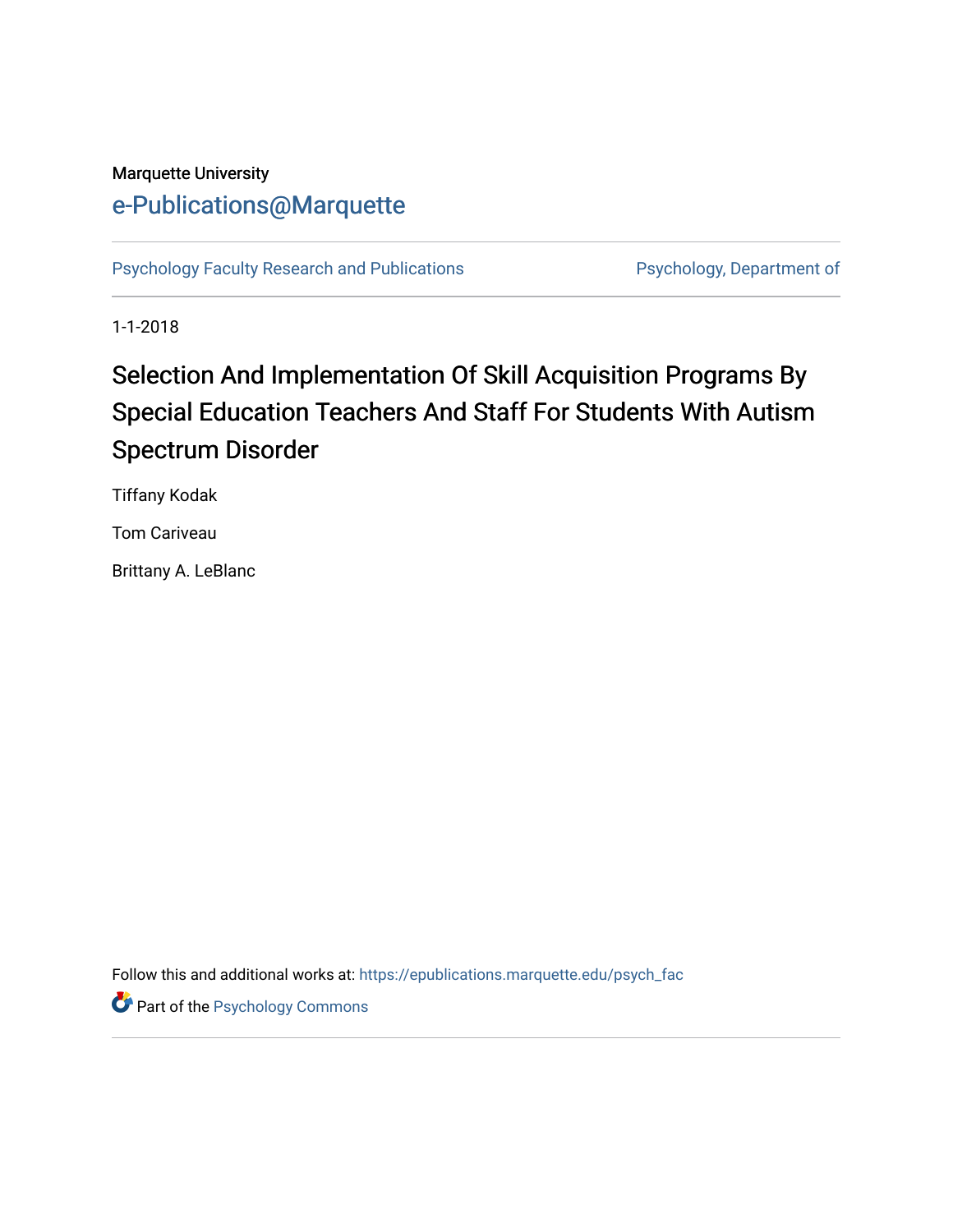**Marquette University**

## **e-Publications@Marquette**

## *Psychology Faculty Research and Publications/College of Arts and Sciences*

*This paper is NOT THE PUBLISHED VERSION;* **but the author's final, peer-reviewed manuscript.** The published version may be accessed by following the link in th citation below.

*Behavior Modification*, Vol. 42, No. 1 (January 1, 2018): 58-83. [DOI.](https://doi.org/10.1177%2F0145445517692081) This article is © SAGE Publications and permission has been granted for this version to appear in [e-Publications@Marquette.](http://epublications.marquette.edu/) SAGE Publications does not grant permission for this article to be further copied/distributed or hosted elsewhere without the express permission from SAGE Publications.

# Selection And Implementation Of Skill Acquisition Programs By Special Education Teachers And Staff For Students With Autism Spectrum Disorder

Tiffany Kodak University of Wisconsin–Milwaukee, WI Tom Cariveau University of Oregon, Eugene, OR, USA3Marcus Autism Center, Atlanta, GA Brittany A. LeBlanc University of Wisconsin–Milwaukee, WI

## Abstract

The present investigation examined special education teachers' selection and use of teaching strategies for receptive identification training with children with autism spectrum disorder (ASD) in their classrooms. Teachers first responded to a survey in which they provided examples of receptive identification tasks taught in their classrooms, rated the efficacy of teaching strategies, described how they determined whether skills were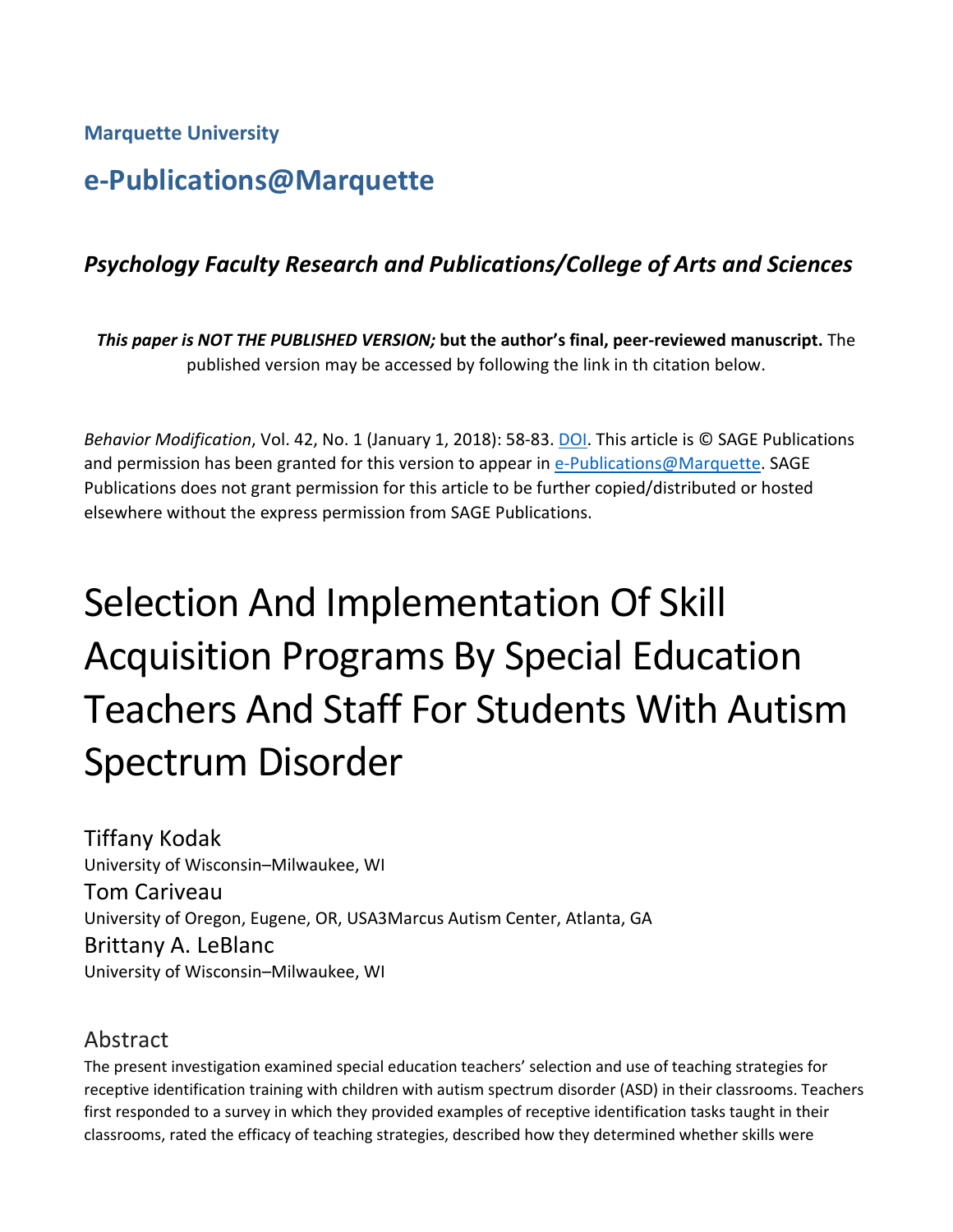mastered, listed any assessments they conducted to identify relevant prerequisite skills prior to receptive identification training, described how they selected teaching strategies for use in their classrooms, and listed their years of experience as a teacher and working with children with ASD. Subsequent observations of implementation of teaching strategies during trial-based instruction occurred in a proportion of teachers' classrooms. The results of the observations showed that participants did not consistently implement components of trial-based instruction as described in the literature, and there were differences in implementation depending on the types of skills targeted during instruction.

## Keywords

[autism spectrum disorder,](https://0-journals-sagepub-com.libus.csd.mu.edu/keyword/Autism+Spectrum+Disorder) [classroom-based instruction,](https://0-journals-sagepub-com.libus.csd.mu.edu/keyword/Classroom-based+Instruction) [skill acquisition,](https://0-journals-sagepub-com.libus.csd.mu.edu/keyword/Skill+Acquisition) [treatment integrity,](https://0-journals-sagepub-com.libus.csd.mu.edu/keyword/Treatment+Integrity) [trial-based](https://0-journals-sagepub-com.libus.csd.mu.edu/keyword/Trial-based+Instruction)  [instruction](https://0-journals-sagepub-com.libus.csd.mu.edu/keyword/Trial-based+Instruction)

Autism spectrum disorder (ASD) is a serious, lifelong condition that affects 1 in 68 children [\(Centers for Disease](https://0-journals-sagepub-com.libus.csd.mu.edu/doi/full/10.1177/0145445517692081)  [Control and Prevention, 2014\)](https://0-journals-sagepub-com.libus.csd.mu.edu/doi/full/10.1177/0145445517692081). A proportion of children with ASD who enter public school require specialized services provided through an Individualized Education Program (IEP). For example, students diagnosed with ASD in kindergarten through third grade comprised approximately 15% of all students receiving services through an IEP [\(Child Trends Databank, 2015\)](https://0-journals-sagepub-com.libus.csd.mu.edu/doi/full/10.1177/0145445517692081). Based on the increase in prevalence in ASD over the past 10 years, the proportion of students with ASD receiving specialized services in public schools will remain high.

The extant literature on assessment and intervention for children and adolescents with ASD supports the use of educational and behavioral treatments based on the principles of applied behavior analysis (ABA; [Dawson &](https://0-journals-sagepub-com.libus.csd.mu.edu/doi/full/10.1177/0145445517692081)  [Burner, 2011;](https://0-journals-sagepub-com.libus.csd.mu.edu/doi/full/10.1177/0145445517692081) [Wong et al., 2014\)](https://0-journals-sagepub-com.libus.csd.mu.edu/doi/full/10.1177/0145445517692081). In fact, federal agencies and professional organizations recommend ABAbased interventions for individuals with ASD [\(National Autism Center, 2015;](https://0-journals-sagepub-com.libus.csd.mu.edu/doi/full/10.1177/0145445517692081) [United States Surgeon General,](https://0-journals-sagepub-com.libus.csd.mu.edu/doi/full/10.1177/0145445517692081)  [1999\)](https://0-journals-sagepub-com.libus.csd.mu.edu/doi/full/10.1177/0145445517692081) due to the preponderance of evidence for these interventions. As a result of the empirical support and endorsement by governing bodies for the use of behavioral interventions, parents have an increased familiarity with the efficacy of ABA practices. Furthermore, parents may request that public schools offer these services to their child with ASD in their educational placement, particularly as they relate to goals included within the child's IEP.

Trial-based instruction (e.g., Discrete Trial Instruction) is a common component of ABA-based intervention for children with ASD (Maurice, Green, & Luce, 1996). Skills are broken down into smaller units and taught to mastery. Due to the highly structured format of instructional trials, skills may be more easily taught with trialbased instruction by junior or newly trained staff members than other forms of instruction that require an adult to follow the child's lead or identify naturally occurring learning opportunities (e.g., incidental teaching, naturalistic environmental training; [Sundberg & Partington, 1999\)](https://0-journals-sagepub-com.libus.csd.mu.edu/doi/full/10.1177/0145445517692081). Nevertheless, many studies demonstrating the efficacy of trial-based instruction were conducted in highly structured settings and included treatment provided by individuals with supervision and training by professionals with expertise in ABA-based interventions (e.g., [Sallows & Graupner, 2005;](https://0-journals-sagepub-com.libus.csd.mu.edu/doi/full/10.1177/0145445517692081) [Smith, Groen, & Wynn, 2000\)](https://0-journals-sagepub-com.libus.csd.mu.edu/doi/full/10.1177/0145445517692081). Less is known about the implementation of ABAbased interventions by teachers and staff in classrooms with higher levels of distraction, competing demands on time, fewer opportunities for initial and ongoing training, and variation in the population of students served in these settings.

In a notable exception, [Carroll, Kodak, and Fisher \(2013\)](https://0-journals-sagepub-com.libus.csd.mu.edu/doi/full/10.1177/0145445517692081) evaluated implementation of behavior-analytic skill acquisition programs by classroom staff with students with ASD in classroom settings. The special education teachers reported that they implemented trial-based instruction with students with ASD in one-on-one and small-group formats in their classrooms. The authors examined the occurrence of targeted instructor behavior associated with trial-based instruction in the literature [\(Lovaas, 2003\)](https://0-journals-sagepub-com.libus.csd.mu.edu/doi/full/10.1177/0145445517692081) including establishing ready behavior,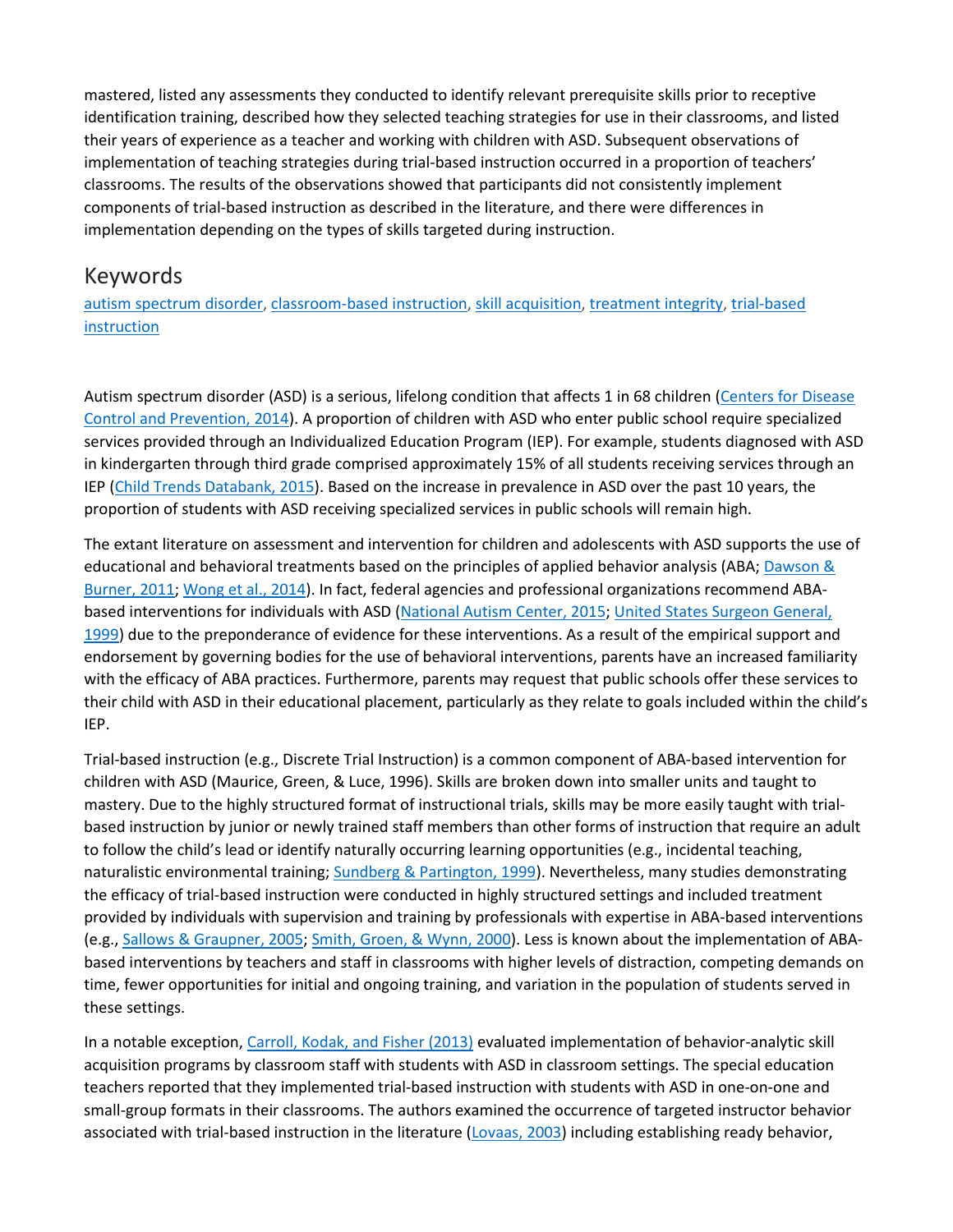securing attention, presenting a clear instruction, presenting an instruction once, delivering a controlling prompt, providing praise following a correct response, providing a tangible item following a correct response, and blocking or ignoring problem behavior. The experimenters recorded these responses during a total of 168 trials of instruction implemented by nine classroom teachers and paraprofessionals. The results showed that the mean percentage of trials in which educators emitted any of the targeted behaviors was below 75% (range = 21%-74%). Specifically, educators infrequently provide praise or a tangible item following correct responses (*M* = 58% and 21%, respectively), and they provided a controlling prompt (i.e., assistance to the student that results in the omission of a correct response) during only 41% of trials.

Although the results of [Carroll et al. \(2013\)](https://0-journals-sagepub-com.libus.csd.mu.edu/doi/full/10.1177/0145445517692081) provide initial evidence that trial-based instruction used in classroom settings may not closely match the manner in which these practices are implemented in studies, they evaluated the integrity of trial-based instruction delivered by nine professionals in one district in one Midwestern state. It remains unclear whether their results are representative of the classroom practices of special education teachers and staff in other classrooms, districts, and states.

In addition, differences in the level of mastery of skills targeted during observations could influence opportunities for teachers to implement all components of instruction. For example, if students were in a later stage of acquisition (e.g., they had already mastered the task), instructors may fade prompts (i.e., gradually remove prompts from instruction) or thin reinforcement (i.e., provide reinforcement periodically rather than following every correct response; [Daly, Witt, Martens,](https://0-journals-sagepub-com.libus.csd.mu.edu/doi/full/10.1177/0145445517692081) & Dool, 1997). It is possible that educators in the Carroll [et al. \(2013\)](https://0-journals-sagepub-com.libus.csd.mu.edu/doi/full/10.1177/0145445517692081) study selected to be observed completing programs for which students were likely to be successful during intervention, which is supported by the proportion of correct responses that occurred during observed trials (i.e., 135 of 168 trials or 80% of trials). Identifying specific skills that are frequently included in students' IEPs, may be challenging to teach, and are taught with trial-based instruction may help reduce extraneous variables that influence measures of integrity during observations of trial-based instruction in classrooms.

Auditory–visual conditional discrimination (i.e., receptive identification) is a common skill that is targeted within ABA-based comprehensive intervention services and in school settings [\(Green, 1996\)](https://0-journals-sagepub-com.libus.csd.mu.edu/doi/full/10.1177/0145445517692081). For example, a trial may begin with an instructor placing three picture cards on the table in front of the student (e.g., a picture of a pencil, dog, and sock). After the child looks at each picture, the instructor provides the auditory stimulus (e.g., says, "Pencil") and allows the student an opportunity to point to the picture of the pencil in the array. If the student responds correctly to the picture of the pencil within a certain time period, the instructor provides praise and brief access to a preferred item. On other instructional trials, the auditory stimulus changes so that responding to each picture is correct during a proportion of the trials. Conditional-discrimination training is considered a high-priority goal in most skill acquisition programs because these types of skills form the basis for many other, more complex skills that are taught to children in school (e.g., math, reading; [Green, 2001\)](https://0-journals-sagepub-com.libus.csd.mu.edu/doi/full/10.1177/0145445517692081). In addition, certain methods of instruction may lead to patterns of incorrect responding (e.g., [Green, 2001;](https://0-journals-sagepub-com.libus.csd.mu.edu/doi/full/10.1177/0145445517692081) [Grow,](https://0-journals-sagepub-com.libus.csd.mu.edu/doi/full/10.1177/0145445517692081)  [Carr, Kodak, Jostad, & Kisamore, 2011\)](https://0-journals-sagepub-com.libus.csd.mu.edu/doi/full/10.1177/0145445517692081) and affect the acquisition of this skill (Grow et al.). Thus, examining special educators' implementation of conditional discrimination training should be of interest for behavior analysts who seek to determine the selection and accurate implementation of skill acquisition programs for commonly targeted skills in school settings.

It is not well known how special education teachers select specific instructional practices for use in their classrooms. In a survey study conducted by [Burns and Ysseldyke \(2009\),](https://0-journals-sagepub-com.libus.csd.mu.edu/doi/full/10.1177/0145445517692081) the authors found that 133 special education teachers reported using ineffective intervention approaches as often as evidence-based intervention approaches (such as ABA). It is possible that teachers select instructional strategies based on their personal preferences, prior experiences with students, interventions taught within their training and credentialing programs, or requests to use specific forms of instruction from parents or school administrators. Specific to ABAbased intervention, teachers may be required to implement these interventions because of student IEP goals,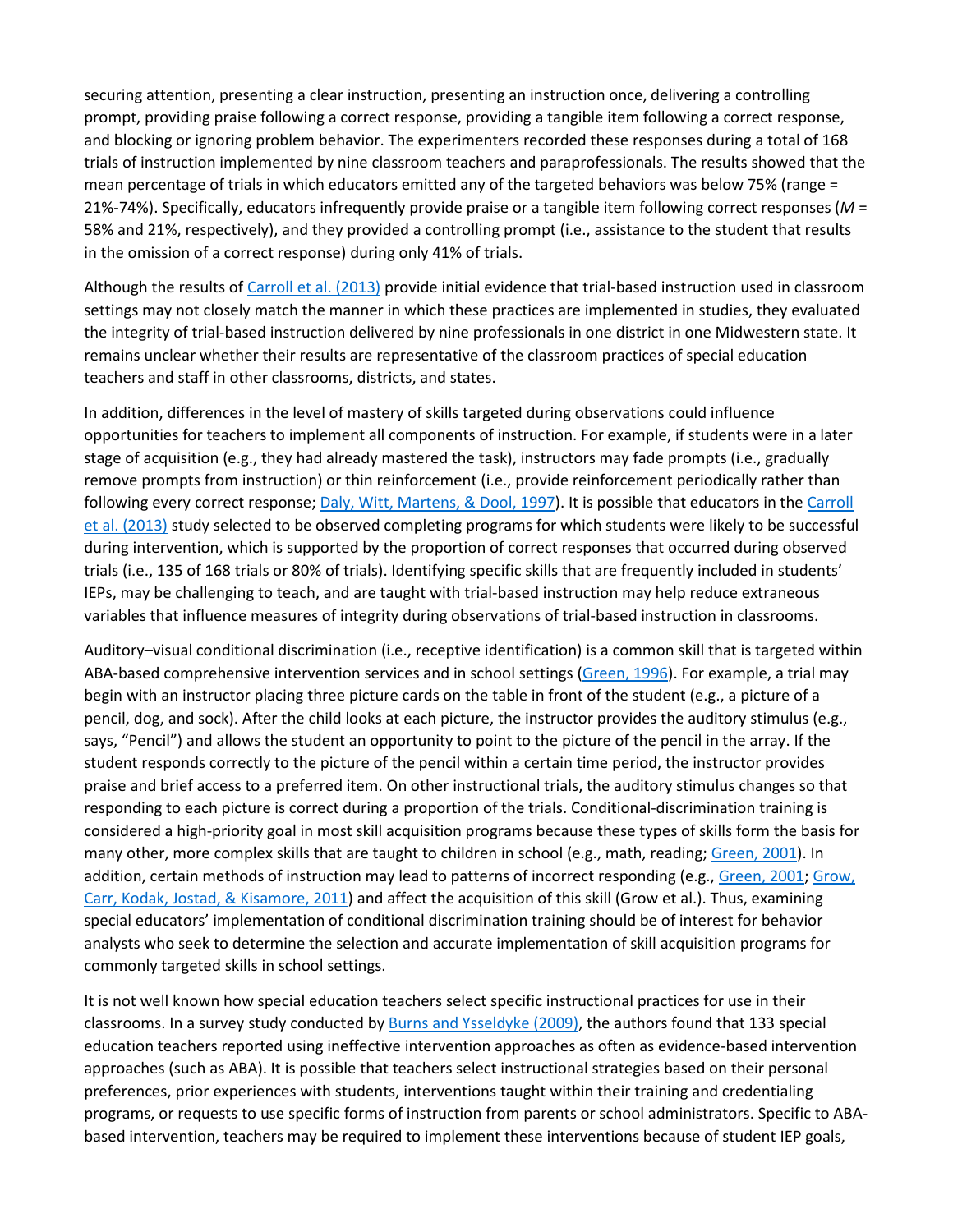district initiatives, or federal mandates to use evidence-based interventions in classrooms. Nevertheless, the teacher's exposure to training for the selected, requested, or required instructional practices in their classroom is unknown. Information regarding how special education teachers select interventions for use in their classrooms and receive training on selected practices may assist behavior analysts in identifying strategies for incorporating instruction and practice opportunities for ABA-based interventions prior to implementation in classrooms with students.

The purpose of the current investigation was to disseminate a survey regarding special education teachers' selection and use of behavior-analytic interventions to teach receptive identification to students with ASD. In addition, a proportion of teachers who completed the survey volunteered to participate in an observation of their implementation of selected practices in their classroom. We replicated classroom observations conducted by [Carroll et al. \(2013\)](https://0-journals-sagepub-com.libus.csd.mu.edu/doi/full/10.1177/0145445517692081) by measuring the same teacher behavior during instruction with students with ASD, and we extended their study by evaluating additional measures of teacher behavior, observing training of a consistent skill across students and classrooms, conducting observations of teachers and staff across districts, and measuring more trials of instruction.

## Method

#### Participants

Surveys were sent to special education teachers from 31 districts around a state in the Pacific Northwest. To include the respondent's data in the results, the respondent must have indicated that he or she either currently or previously worked with a student with ASD and taught receptive identification. Out of the 110 surveys we received, 64 respondents completed the entire survey. Nearly all of the respondents (i.e., 99%) indicated currently or previously working with a student with ASD. In addition, the respondents reported a mean of 10.7 years of experience (range = 1-30) working with students with ASD. Approximately half of the respondents reported earning a master's degree in special education (55%), 10% of respondents earned a master's degree in teaching, 4% of respondents earned a master's degree in speech therapy, and 10% of respondents did not specify the area in which their master's degree was earned. The mean years of teaching experience reported by respondents was 10.8 years (range = 0-28). In addition, respondents reported the number of paraprofessionals who worked in their classrooms. The mean number of paraprofessionals working in each special education classroom was three (range =  $0-9$ ). Refer to [Tables 1](https://0-journals-sagepub-com.libus.csd.mu.edu/doi/full/10.1177/0145445517692081) and [2](https://0-journals-sagepub-com.libus.csd.mu.edu/doi/full/10.1177/0145445517692081) for descriptive data on survey respondents.

| Item                                              | n(%)      |
|---------------------------------------------------|-----------|
| Years of teaching experience ( $n = 62$ )         |           |
| $1 - 3$                                           | 10(16.1)  |
| $4 - 6$                                           | 10(16.1)  |
| $7 - 10$                                          | 15 (24.2) |
| $11 - 15$                                         | 10(16.1)  |
| 16-20                                             | 7(11.3)   |
| $20+$                                             | 10(16.1)  |
| Years working with children with ASD ( $n = 64$ ) |           |
| $1 - 3$                                           | 7(10.9)   |
| $4 - 6$                                           | 14 (21.9) |
| $7 - 10$                                          | 19 (29.7) |
| $11 - 15$                                         | 13(20.3)  |
| 16-20                                             | 7(10.9)   |
| $20+$                                             | 4(6.3)    |

**Table 1.** Demographic Information on Teaching Experience for Survey Respondents.

Note. ASD = autism spectrum disorder.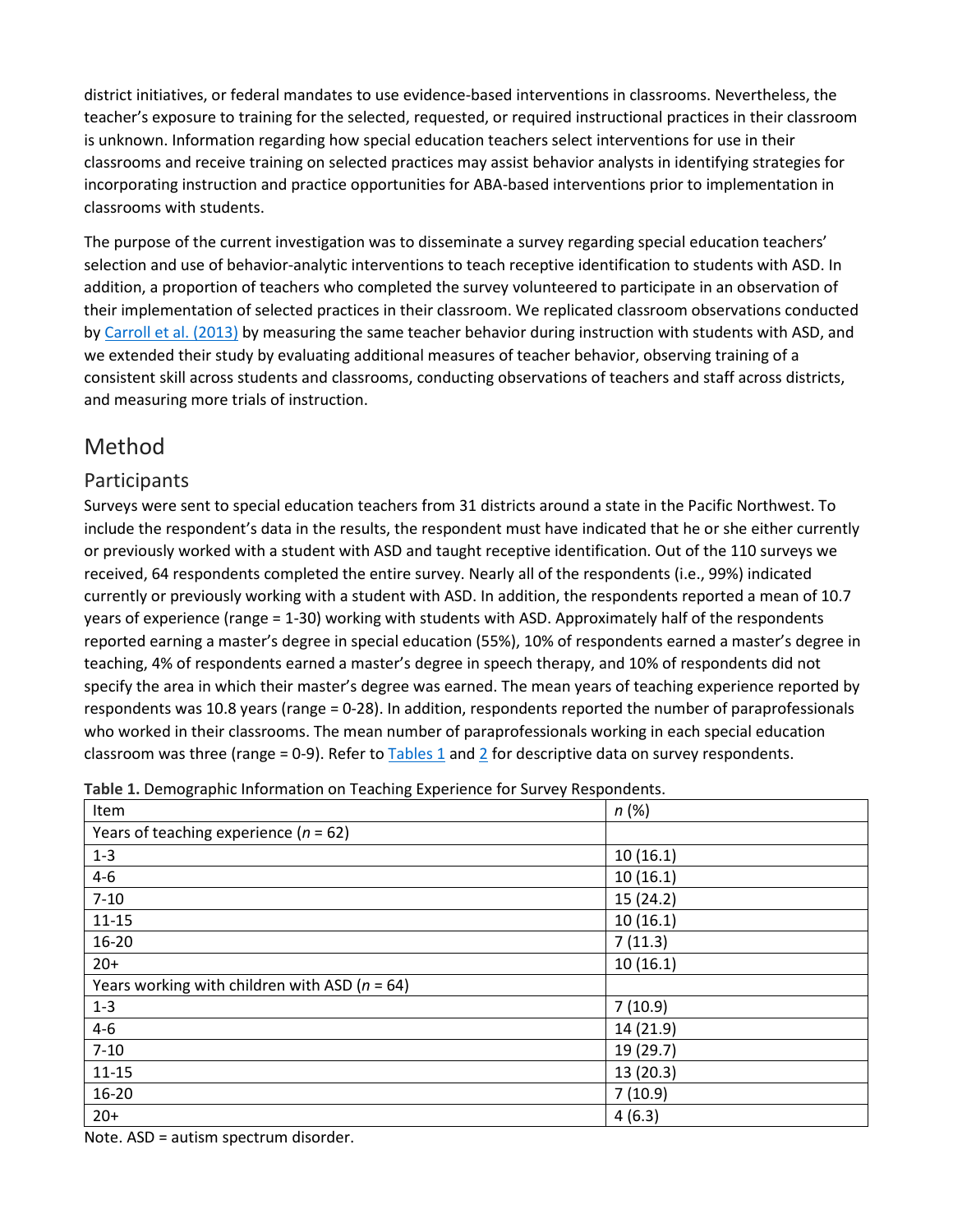Table 1. Demographic Information on Teaching Experience for Survey Respondents.

| Item                                              | n(%)      |
|---------------------------------------------------|-----------|
| Years of teaching experience $(n = 62)$           |           |
| $1-3$                                             | 10(16.1)  |
| $4 - 6$                                           | 10(16.1)  |
| $7 - 10$                                          | 15 (24.2) |
| $11 - 15$                                         | 10(16.1)  |
| $16 - 20$                                         | 7(11.3)   |
| $20+$                                             | 10(16.1)  |
| Years working with children with ASD ( $n = 64$ ) |           |
| $1-3$                                             | 7(10.9)   |
| $4 - 6$                                           | 14 (21.9) |
| $7 - 10$                                          | 19 (29.7) |
| $11 - 15$                                         | 13(20.3)  |
| $16 - 20$                                         | 7(10.9)   |
| $20+$                                             | 4(6.3)    |

Note.  $ASD =$  autism spectrum disorder.

**Table 2.** Demographic Information on Degree, Endorsements, and Classroom Supports for Survey Respondents.

| Item                                                  | n(%)      |
|-------------------------------------------------------|-----------|
| Degree ( $n = 64$ )                                   |           |
| Master's in special education                         | 35 (55.4) |
| Master's in teaching                                  | 7(10.8)   |
| Master's in speech therapy                            | 3(4.6)    |
| Master's in education                                 | 4(6.2)    |
| Master's (not specified)                              | 7(10.8)   |
| Bachelor's in teaching                                | 3(4.6)    |
| Bachelor's (not specified)                            | 1(1.5)    |
| Endorsements ( $n = 5$ )                              |           |
| Developmental disabilities                            | 2(40.0)   |
| Early childhood                                       | 2(40.0)   |
| Curriculum development                                | 1(20.0)   |
| Number of paraprofessionals in classroom ( $n = 61$ ) |           |
| 0                                                     | 5(8.2)    |
| $1 - 2$                                               | 27(44.3)  |
| $3 - 4$                                               | 13(21.3)  |
| $5-6$                                                 | 13(21.3)  |
| $7-9$                                                 | 3(4.9)    |

Table 2. Demographic Information on Degree, Endorsements, and Classroom<br>Supports for Survey Respondents.

| Item                                                | $n$ (%)   |
|-----------------------------------------------------|-----------|
| Degree $(n = 64)$                                   |           |
| Master's in special education                       | 35 (55.4) |
| Master's in teaching                                | 7(10.8)   |
| Master's in speech therapy                          | 3(4.6)    |
| Master's in education                               | 4(6.2)    |
| Master's (not specified)                            | 7(10.8)   |
| Bachelor's in teaching                              | 3(4.6)    |
| Bachelor's (not specified)                          | 1(1.5)    |
| Endorsements $(n = 5)$                              |           |
| Developmental disabilities                          | 2(40.0)   |
| Early childhood                                     | 2(40.0)   |
| Curriculum development                              | (20.0)    |
| Number of paraprofessionals in classroom $(n = 61)$ |           |
| 0                                                   | 5(8.2)    |
| $1-2$                                               | 27(44.3)  |
| $3 - 4$                                             | 13(21.3)  |
| $5 - 6$                                             | 13(21.3)  |
| $7-9$                                               | 3(4.9)    |

#### **[View larger version](https://0-journals-sagepub-com.libus.csd.mu.edu/na101/home/literatum/publisher/sage/journals/content/bmoa/2018/bmoa_42_1/0145445517692081/20171201/images/large/10.1177_0145445517692081-table2.jpeg)**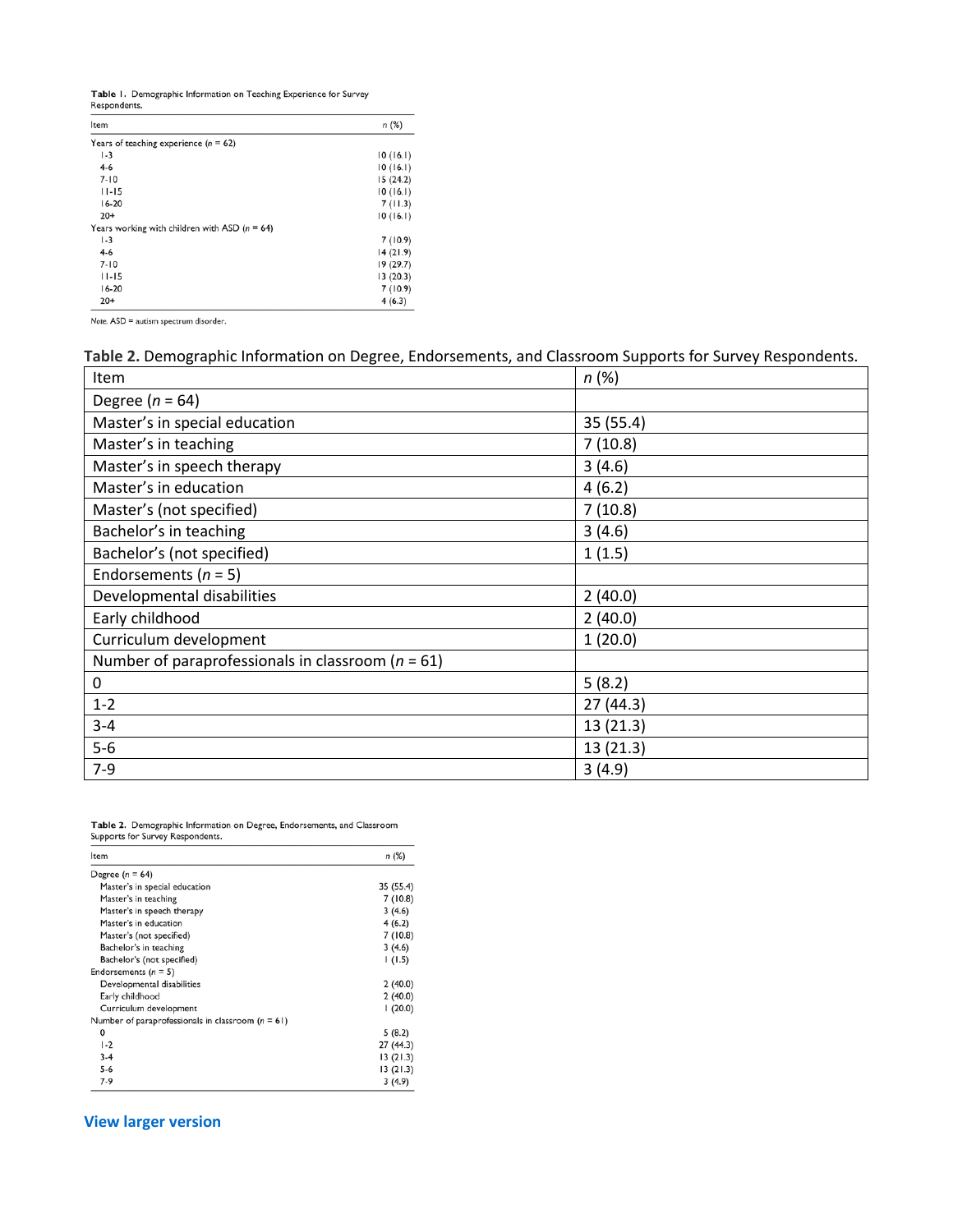Twenty-five of the respondents who completed the survey volunteered to be observed implementing receptive identification training with students with ASD in their classrooms. The first author contacted these respondents to confirm their continued interest in being observed implementing instruction in their classroom and set up an appointment to observe. Observations of six classrooms in five different districts from around the state were conducted.

Eighteen classroom teachers and paraprofessionals were observed implementing receptive identification training. The paraprofessionals had a mean of 1.75 years of experience (range = 3 months to 7 years 10 months) working as a paraprofessional in special education. Two paraprofessionals reported earning a bachelor's degree in an unrelated field (e.g., biology). One paraprofessional reported that she was working toward a bachelor's degree in teaching.

#### Setting and Materials

A 20-item survey was distributed electronically to special educators by districts around the state. The survey was available via Qualtrics™ and could only be completed once by each individual. Following completion of the survey, respondents entered their contact information into a separate document if they volunteered to be observed conducting receptive identification training in their classrooms.

Classroom observations occurred in the setting in which instruction was typically provided to students. All observations occurred in a special education classroom with at least one other student and adult present. One participant provided instruction to three students working on identical skills in a small-group format. All other participants provided instruction in a one-to-one format.

Typical classroom materials were present during observations (e.g., child-size tables and chairs, books, toys, puzzles), as were child-specific instructional materials (e.g., token boards, edible items, computer tablet, picture cards, small animal figurines, and foam letters). Additional materials for the classroom observation included data sheets, pens, and clipboards.

#### Response Measurement and Interobserver Agreement

The dependent variables for the survey included experimenter-generated categories of responses to questions (e.g., types of assessment tools used to measure skills related to receptive identification), frequency of endorsements of yes/no questions, participant rankings of perceived effectiveness of specific interventions, and the frequency of selections of responses presented within a checklist of teaching strategies. The respondent's ranking of the effectiveness of intervention was assessed using a 5-point Likert-type scale (1 = *very effective*, 2 = *somewhat effective*, 3 = *not sure about effectiveness*, 4 = *somewhat ineffective*, 5 = *very ineffective*).

For experimenter-generated categories for relevant survey questions, the experimenters developed a categorical scoring system by viewing respondents' responses post hoc and placing each respondent's response into one of the identified categories for each question. A second experimenter independently categorized a proportion of respondents' responses to survey questions. An agreement was scored if the experimenters selected the exact same category (or categories) for a response (e.g., both experimenters categorized use of DTI as trial-based instruction). Mean agreement for categorization was calculated for 35% of respondents by dividing questions in which the same category for the response was selected by both experimenters by the total number of questions in which categorical responses were possible, and this ratio was converted to a percentage. Mean agreement was 89.7% for all respondents (range = 79.4%-100%).

The dependent variables during the classroom observations were based on target behaviors and definitions provided by [Carroll et al. \(2013\).](https://0-journals-sagepub-com.libus.csd.mu.edu/doi/full/10.1177/0145445517692081) Refer to [Table 3](https://0-journals-sagepub-com.libus.csd.mu.edu/doi/full/10.1177/0145445517692081) for definitions of target behavior based on Carroll et al. The observers also collected data on four additional behaviors during trial-based instruction that were not measured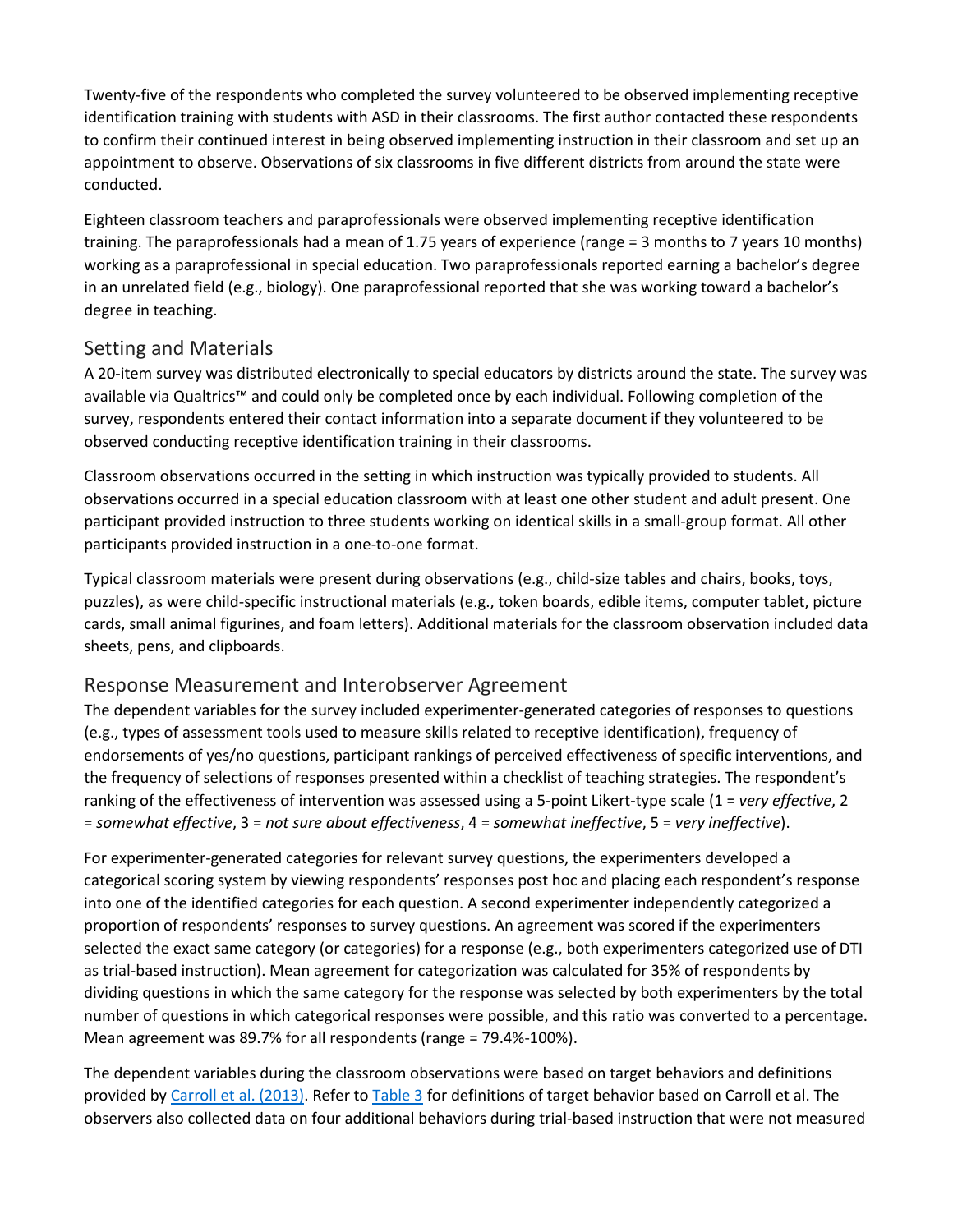by Carroll et al., including (a) withholding reinforcement following an error or no response, (b) not providing inadvertent prompts, (c) randomizing the presentation of stimuli across trials, and (d) the frequency of instructions provided during each trial. Definitions for these four dependent variables are listed in [Table 4.](https://0-journals-sagepub-com.libus.csd.mu.edu/doi/full/10.1177/0145445517692081)

| Table 3. Operational Definitions of Teacher Responses During School Observations From Carroll, Kodak, and |  |
|-----------------------------------------------------------------------------------------------------------|--|
| Fisher (2013).                                                                                            |  |

| Teacher response               | Definition                                                                 |
|--------------------------------|----------------------------------------------------------------------------|
| Establish ready behavior       | Teacher waits to present an instruction until the student does not         |
|                                | engage in disruptive movements of the limbs and is oriented toward the     |
|                                | teacher (i.e., shoulders facing the teacher).                              |
| Secure attending               | Teacher requires the student to look (prompted or unprompted) at           |
|                                | training materials before presenting the instruction.                      |
| Clear instruction              | Teacher presents an instruction that is concise, clearly specifies the     |
|                                | target behavior, and does not include unnecessary words.                   |
| Presents the instruction once  | The teacher does not repeat an instruction in the absence of a             |
|                                | controlling prompt following an error or no response from the child (this  |
|                                | includes the same instruction previously provided with the same or         |
|                                | different wording).                                                        |
| Praise contingent on correct   | Praise is delivered within 5 s of a correct unprompted or prompted         |
| response                       | response.                                                                  |
| Tangible/edible contingent on  | A preferred tangible or edible item is delivered within 5 s of a correct   |
| correct response               | unprompted or prompted response.                                           |
| Controlling prompt             | A prompt that evokes a correct response is provided within 10 s of an      |
|                                | instruction following no response, or within 3 s following an incorrect    |
|                                | response.                                                                  |
| Does not attend, remove        | The teacher does not provide verbal or physical attention, minimizes       |
| demands, and/or blocks problem | facial expression following problem behavior, and continues with the       |
| behavior                       | current trial. If it is necessary to block dangerous behavior, the teacher |
|                                | rearranges the environment or uses the minimum amount of physical          |
|                                | interaction necessary to keep the student safe.                            |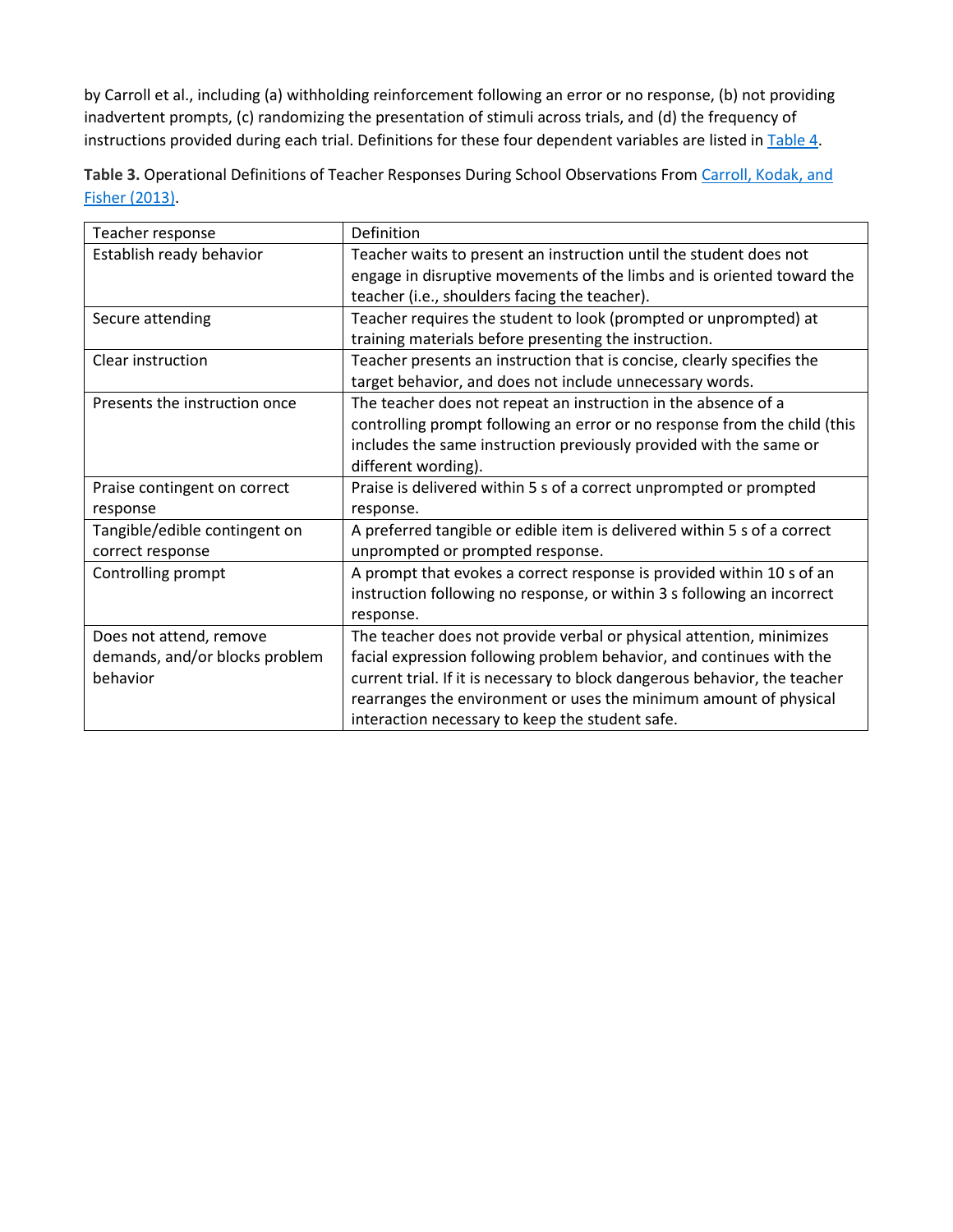Table 3. Operational Definitions of Teacher Responses During School Observations From Carroll, Kodak, and Fisher (2013).

| Teacher response                                                      | Definition<br>Teacher waits to present an instruction until the<br>student does not engage in disruptive movements<br>of the limbs and is oriented toward the teacher<br>(i.e., shoulders facing the teacher).                                                                                                                                           |  |  |  |  |
|-----------------------------------------------------------------------|----------------------------------------------------------------------------------------------------------------------------------------------------------------------------------------------------------------------------------------------------------------------------------------------------------------------------------------------------------|--|--|--|--|
| Establish ready behavior                                              |                                                                                                                                                                                                                                                                                                                                                          |  |  |  |  |
| Secure attending                                                      | Teacher requires the student to look (prompted or<br>unprompted) at training materials before presenting<br>the instruction.                                                                                                                                                                                                                             |  |  |  |  |
| Clear instruction                                                     | Teacher presents an instruction that is concise,<br>clearly specifies the target behavior, and does not<br>include unnecessary words.                                                                                                                                                                                                                    |  |  |  |  |
| Presents the instruction<br>once                                      | The teacher does not repeat an instruction in the<br>absence of a controlling prompt following an error<br>or no response from the child (this includes the<br>same instruction previously provided with the same<br>or different wording).                                                                                                              |  |  |  |  |
| Praise contingent on<br>correct response                              | Praise is delivered within 5 s of a correct<br>unprompted or prompted response.                                                                                                                                                                                                                                                                          |  |  |  |  |
| Tangible/edible<br>contingent on correct<br>response                  | A preferred tangible or edible item is delivered<br>within 5 s of a correct unprompted or prompted<br>response.                                                                                                                                                                                                                                          |  |  |  |  |
| Controlling prompt                                                    | A prompt that evokes a correct response is provided<br>within 10 s of an instruction following no response,<br>or within 3 s following an incorrect response.                                                                                                                                                                                            |  |  |  |  |
| Does not attend, remove<br>demands, and/or blocks<br>problem behavior | The teacher does not provide verbal or physical<br>attention, minimizes facial expression following<br>problem behavior, and continues with the current<br>trial. If it is necessary to block dangerous behavior,<br>the teacher rearranges the environment or uses the<br>minimum amount of physical interaction necessary<br>to keep the student safe. |  |  |  |  |

**Table 4.** Additional Operational Definitions of Teacher Responses During School Observations.

| Teacher response                  | Definition                                                                 |
|-----------------------------------|----------------------------------------------------------------------------|
| Withholding reinforcement         | The teacher does not deliver praise or a tangible within 5 s of an         |
| following an error or no response | incorrect or no response.                                                  |
| Randomize presentation of         | Alternate placement of pictures of objects in the array so that the target |
| materials                         | stimulus is not placed in the same position on more than two               |
|                                   | consecutive trials.                                                        |
| Does not provide inadvertent      | The teacher does not provide a prompt that is not listed in the protocol   |
| prompts                           | or is not described as part of the teaching strategy.                      |
| Repeating instructions            | The teacher repeats an instruction (using the same or similar wording)     |
|                                   | within 3 s of the initial instruction, in the absence of a controlling     |
|                                   | prompt, and prior to a student response.                                   |

Table 4. Additional Operational Definitions of Teacher Responses During School Observations

| Teacher response                                                  | Definition                                                                                                                                                                                      |  |  |  |
|-------------------------------------------------------------------|-------------------------------------------------------------------------------------------------------------------------------------------------------------------------------------------------|--|--|--|
| Withholding<br>reinforcement following<br>an error or no response | The teacher does not deliver praise or a tangible<br>within 5 s of an incorrect or no response.                                                                                                 |  |  |  |
| Randomize presentation of<br>materials                            | Alternate placement of pictures of objects in<br>the array so that the target stimulus is not<br>placed in the same position on more than two<br>consecutive trials.                            |  |  |  |
| Does not provide<br>inadvertent prompts                           | The teacher does not provide a prompt that is<br>not listed in the protocol or is not described as<br>part of the teaching strategy.                                                            |  |  |  |
| Repeating instructions                                            | The teacher repeats an instruction (using the<br>same or similar wording) within 3 s of the initial<br>instruction, in the absence of a controlling<br>prompt, and prior to a student response. |  |  |  |

Two independent observers simultaneously collected data on all dependent variables during instructional trials. A trial was scored as an exact agreement if both observers recorded the same target responses during that trial (e.g., both scored securing attending, delivery of a controlling prompt, withholding reinforcement following an error or no response, and ignoring or blocking problem behavior). The second observer collected data during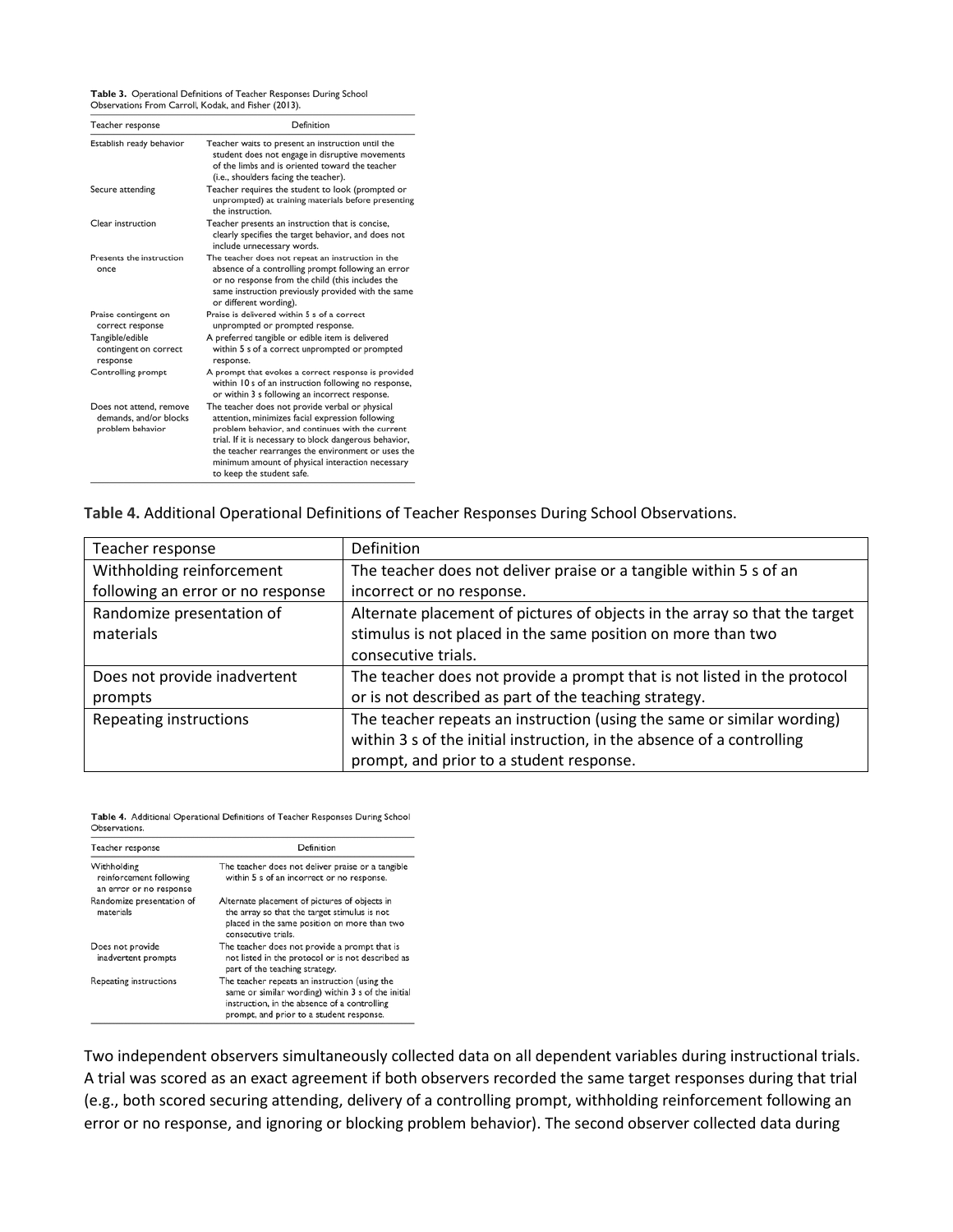34% of instructional trials. We calculated trial-by-trial interobserver agreement by dividing the total number of trials with an exact agreement by the total number of trials during the observation and multiplying by 100. Mean agreement for all dependent variables during the classroom observations was 91.7% (range = 76.8%- 100%).

#### Procedure

#### Survey

The experimenters contacted special education directors from 155 districts around the state. All districts that agreed to distribute the survey to special education teachers were sent an email which contained the consent document and a link to the 20-item survey. The survey was created in Qualtrics™, and any data completed by the respondents were saved within their survey response. Thus, it was possible for respondents to complete only a portion of the survey.

The survey contained open- and close-ended questions. Twelve of the questions were close-ended (e.g., do you currently or have you previously worked with students diagnosed with an ASD). Close-ended questions included check boxes for yes and no responses or a box to fill in a response that required a one-to-two word response or number (e.g., listing the number of years of teaching experience). Four of these 12 questions contained an openended portion following the close-ended question. For example, following the close-ended question "Do you have an established criterion or rules for determining whether children learn skills," respondents who answered "yes" were asked to describe the criterion. Respondents completed the eight open-ended questions by typing in their responses.

Respondents also rated the efficacy of empirically validated and nonempirically validated practices including errorless teaching, model prompts (e.g., demonstrating how to perform the skill while the student observes), physical guidance (e.g., hand-over-hand assistance to complete the task), practicing a skill until a correct response occurs, providing praise contingent on a correct response, providing a tangible item contingent on a correct response (e.g., tokens, leisure items), ignoring an error and moving on to the next trial, repeating instructions, encouraging the student to answer (e.g., saying, "Come on; you know this one."), placing the correct item closer to the student, and providing a break from the task contingent on a correct response. Respondents rated the effectiveness of each practice on a 5-point Likert-type scale.

Following completion of the survey, the program transitioned to another screen in which respondents provided their contact information to be entered into a drawing for one of 10 gift cards. On this same screen, participants could check a box if they wanted to volunteer to be observed conducting receptive identification training in their classrooms.

The experimenters collected all survey responses, regardless of whether the survey was completed. Survey data were entered into a database for subsequent descriptive and statistical analysis.

#### Classroom observations

The experimenters arranged classroom observations of survey participants and paraprofessionals delivering instruction on receptive identification to students with ASD. Each classroom observation occurred on one day of the week for 2 to 3 hr. The experimenters collected data during approximately 15 trials of instruction per participant. The experimenters asked teachers and paraprofessionals to conduct instruction based on their typical classroom procedures and schedule and obtained a description of typical instructional practices from the teacher. In addition, the first author spoke with the teacher to identify the specific students in the classroom with ASD and identify receptive identification training tasks to observe. The first author also requested that participants provide instruction on a portion of tasks for which the student with ASD was in an early stage of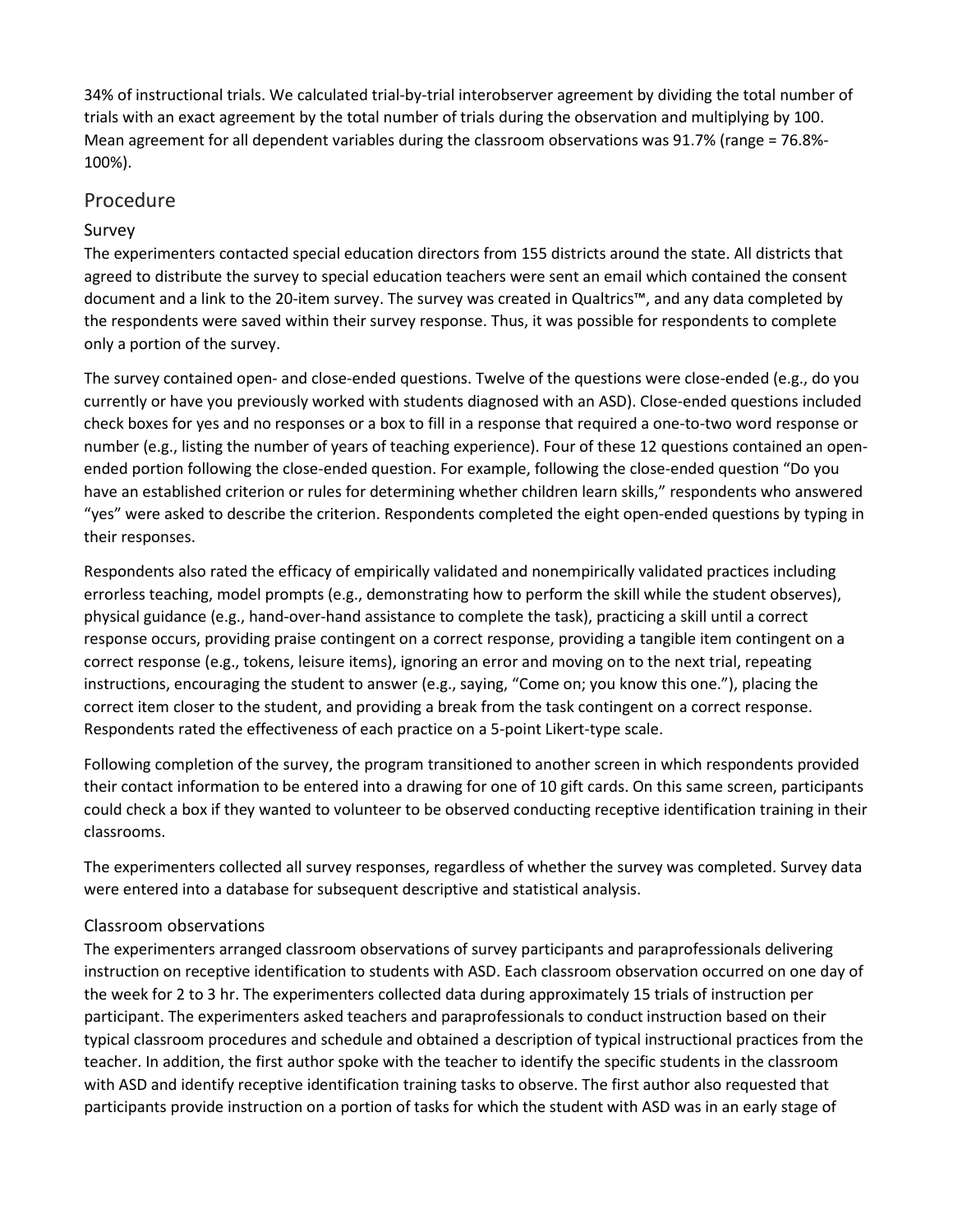training and that were likely to evoke problem behavior to produce a range of opportunities to observe all of the dependent variables (e.g., delivery of a controlling prompt, ignoring and blocking problem behavior).

The experimenters collected data on the dependent variables listed in [Tables 1](https://0-journals-sagepub-com.libus.csd.mu.edu/doi/full/10.1177/0145445517692081) and [2](https://0-journals-sagepub-com.libus.csd.mu.edu/doi/full/10.1177/0145445517692081) during observations of receptive identification training. Due to the high proportion of trial-based instruction provided during the day, there were sufficient opportunities to observe instructional trials. The experimenters did not provide any feedback to teachers and paraprofessionals during observations.

## Results

#### Survey

The survey results showed that 80% of the respondents reported teaching receptive identification to students with ASD in their classrooms, and these respondents reported use of trial-based instruction to teach these skills. Respondents also provided examples of the types of receptive identification tasks that they taught to students with ASD including (but not limited to) teaching prepositions by having students place an item in a specific location, pointing to specific food items (e.g., marshmallow or apple), touching coins given the coin name, and pointing at a shape given the name of the shape. Respondents reported the three most common reasons for selecting a teaching procedure for receptive identification training with students, which were (a) use of the strategy in the past with another student, (b) receiving formal training on the strategy, and (c) the strategy was part of the curriculum used by the class, school, or district. To determine whether receptive identification skills were acquired by students, respondents reported using a criterion (9%), progress monitoring (50%), generalization (23%), students' responses (18%), or decreased levels of problem behavior (5%) as an indicator of skill acquisition.

Approximately 85% of respondents (35 of the 44 respondents to this question) reported measuring prerequisite skills for receptive identification training. Respondents reported measuring potential prerequisite skills such as visual discrimination (4%), auditory discrimination (17%), matching (3%), and scanning of stimuli (9%). Although respondents endorsed measures of specific prerequisite skills, the assessments that they used to measure these skills may not closely align with behavior-analytic assessments. For example, respondents reported use of the Boehm test of basic concepts, Brigance testing, easyCBM, and the student's learning profile from the district's curriculum to measure prerequisite skills. Nevertheless, 68% of respondents indicated a lack of awareness of assessments to measure potential prerequisite skills for receptive identification training.

Respondents' ratings of the efficacy of empirically validated and nonempirically validated teaching strategies showed that they were more likely to rate empirically validated strategies with a higher level of efficacy (see  $Table 5$ ). For example, the mean ratings of efficacy for empirically validated strategies were 2.0 (range = 1-5) for errorless teaching strategies, 1.8 (range = 1-5) for model prompts, 2.2 (range = 1-5) for physical guidance, 2.3 (range = 1-5) for practicing a skill until a correct response occurs, 2.1 (range = 1-5) for contingent praise, 2.8 (range = 1-5) for a contingent break, and 2.6 (range = 1-5) for delivery of contingent tangibles following a correct response, with lower ratings indicating higher efficacy. In comparison, mean ratings of efficacy for nonempirically validated strategies were 4.2 (range = 2-5) for ignoring an error and moving on to the next trial and 3.5 (range = 1-5) for encouraging the student to answer. However, respondents did provide somewhat higher ratings for repeating instructions (*M* = 2.9, range = 1-5) and only placing the correct item on the table (*M* = 2.5, range = 1-5), despite a lack of empirical support for their use.

**Table 5.** Survey Respondent's Mean Rating of Efficacy of Instructional Procedures.

| Item                          | M   | Range   |    |
|-------------------------------|-----|---------|----|
| Instructional strategy        |     |         |    |
| Errorless learning procedures | z.u | $1 - 5$ | 36 |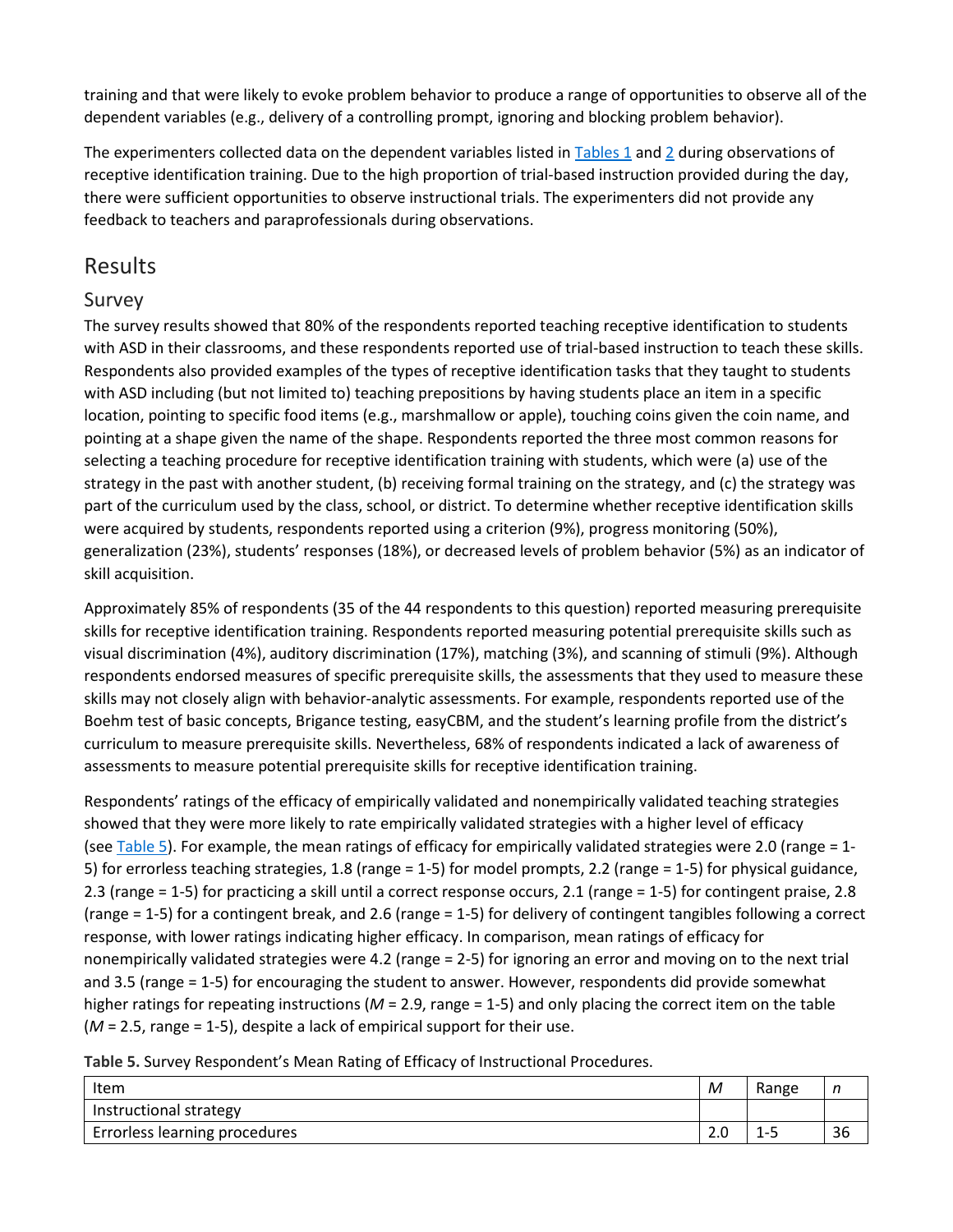| Demonstrate/model the correct response                            | 1.8 | $1 - 5$ | 42 |
|-------------------------------------------------------------------|-----|---------|----|
| Hand-over-hand guidance                                           | 2.2 | $1 - 5$ | 43 |
| Repeat the instruction again                                      | 2.9 | $1 - 5$ | 42 |
| Repeatedly practice the skill until correct                       | 2.3 | $1 - 5$ | 43 |
| Place the correct picture/item closer to the child                | 3.2 | $1 - 5$ | 42 |
| Only place the correct picture/item on the table                  | 2.5 | $1 - 5$ | 42 |
| Give the child his/her favorite item, if correct                  | 2.6 | $1 - 5$ | 43 |
| Give the child a choice of items, if correct                      | 2.9 | $1 - 5$ | 44 |
| Provide praise, if correct                                        | 2.0 | $1 - 5$ | 44 |
| Give the child a break, if correct                                | 2.8 | $1 - 5$ | 41 |
| Tell the child the answer and move on                             | 3.7 | $1 - 5$ | 29 |
| Encourage the student to answer (e.g., "Come on, you know this.") | 3.5 | $2 - 5$ | 39 |
| Ignore the error and move on                                      | 4.2 | $2 - 5$ | 41 |

Note. 1 = very effective, 2 = so ewhat effective, 3 = not sure about effectiveness, 4 = somewhat ineffective, 5 = very ineffective.

|  |  | Table 5. Survey Respondent's Mean Rating of Efficacy of Instructional Procedures. |  |  |  |  |  |  |
|--|--|-----------------------------------------------------------------------------------|--|--|--|--|--|--|
|--|--|-----------------------------------------------------------------------------------|--|--|--|--|--|--|

| Item                                                                 | M   | Range   | n  |
|----------------------------------------------------------------------|-----|---------|----|
| Instructional strategy                                               |     |         |    |
| Errorless learning procedures                                        | 2.0 | $1-5$   | 36 |
| Demonstrate/model the correct response                               | 1.8 | $1-5$   | 42 |
| Hand-over-hand guidance                                              | 2.2 | $1 - 5$ | 43 |
| Repeat the instruction again                                         | 2.9 | $1 - 5$ | 42 |
| Repeatedly practice the skill until correct                          | 2.3 | $1 - 5$ | 43 |
| Place the correct picture/item closer to the child                   | 3.2 | $1 - 5$ | 42 |
| Only place the correct picture/item on the table                     | 2.5 | $1 - 5$ | 42 |
| Give the child his/her favorite item, if correct                     | 2.6 | $1 - 5$ | 43 |
| Give the child a choice of items, if correct                         | 2.9 | $1-5$   | 44 |
| Provide praise, if correct                                           | 2.0 | $1-5$   | 44 |
| Give the child a break, if correct                                   | 2.8 | $1-5$   | 41 |
| Tell the child the answer and move on                                | 3.7 | $1-5$   | 29 |
| Encourage the student to answer (e.g., "Come on,<br>you know this.") | 3.5 | $2 - 5$ | 39 |
| Ignore the error and move on                                         | 4.2 | $2 - 5$ | 41 |

Note.  $I = \text{very effective}, 2 = \text{somewhat effective}, 3 = \text{not sure about effectiveness}, 4 = \text{somewhat}$ 

ineffective,  $5 = \text{very}$  ineffective.

Correlations were calculated between the number of years of special education teaching experience and ratings of efficacy for each of the teaching strategies included in the survey (see [Table 6\)](https://0-journals-sagepub-com.libus.csd.mu.edu/doi/full/10.1177/0145445517692081). Pairwise deletion was used to maximize available data in analyses, meaning that sections of completed data were utilized from surveys with other incomplete data. The results showed that the association between teaching experience and ratings of the effectiveness of giving a child a break contingent on a correct response approached the conventional level of statistical significance (*r* = .29, *p* = .06), while the association between the number of years working with children with ASD was strongly positively correlated with ratings of the effectiveness of giving a child a break contingent on a correct response (*r* = .56, *p* < .001). This indicates that the longer a respondent had reported working with students with ASD, the more effective he or she reported it was to use contingent breaks. In addition, years of teaching experience was negatively correlated with ratings of effectiveness of encouraging the student to answer (*r* = −.30, *p* = .049), indicating that the longer a respondent had taught special education, the less effective he or she reported it was to encourage a student to answer.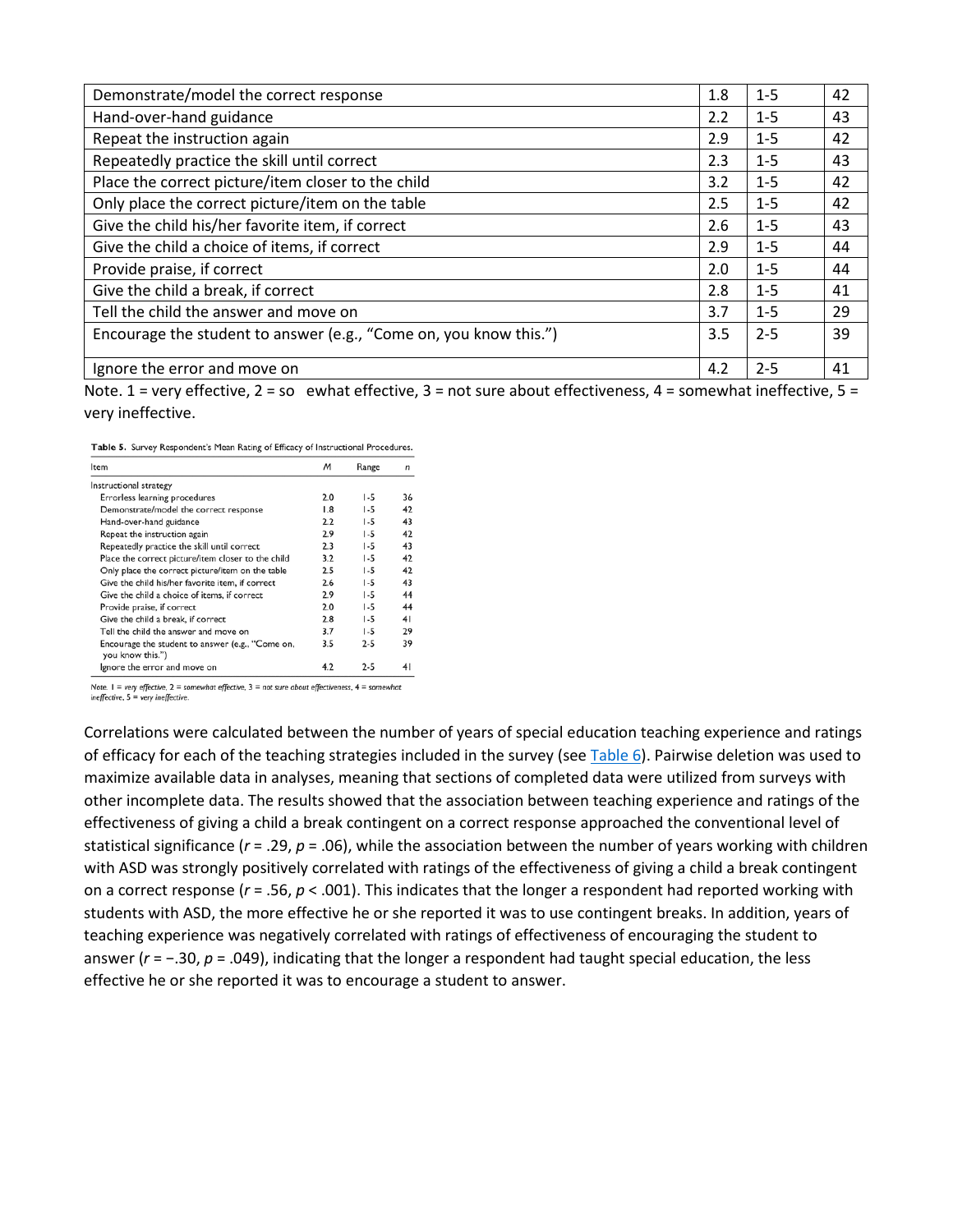**Table 6.** Correlation Matrix for Special Education Teachers' Ratings of Effectiveness of Various Strategies Used to Teach Receptive Identification Skills, Years Teaching Special Education, and Years Working With Children With ASD.

| Measure                         | $1\,$   | $\overline{2}$           | $\overline{3}$           | $\overline{4}$ | 5       | 6                        | $\overline{7}$           | 8                        | 9       | 10                       | 11              | 12                | 13 | 14 | 15 | 16 |
|---------------------------------|---------|--------------------------|--------------------------|----------------|---------|--------------------------|--------------------------|--------------------------|---------|--------------------------|-----------------|-------------------|----|----|----|----|
| 1. Effectiveness of             |         |                          |                          |                |         |                          |                          |                          |         |                          |                 |                   |    |    |    |    |
| errorless teaching ( $n = 43$ - |         |                          |                          |                |         |                          |                          |                          |         |                          |                 |                   |    |    |    |    |
| 51)                             |         |                          |                          |                |         |                          |                          |                          |         |                          |                 |                   |    |    |    |    |
| 2. Effectiveness of             | $.342*$ | $\overline{\phantom{0}}$ |                          |                |         |                          |                          |                          |         |                          |                 |                   |    |    |    |    |
| modeling correct                |         |                          |                          |                |         |                          |                          |                          |         |                          |                 |                   |    |    |    |    |
| response ( $n = 43-50$ )        |         |                          |                          |                |         |                          |                          |                          |         |                          |                 |                   |    |    |    |    |
| 3. Effectiveness of hand-       | 353*    | $.326*$                  | $\overline{\phantom{0}}$ |                |         |                          |                          |                          |         |                          |                 |                   |    |    |    |    |
| over-hand guidance ( $n =$      |         |                          |                          |                |         |                          |                          |                          |         |                          |                 |                   |    |    |    |    |
| 44-49)                          |         |                          |                          |                |         |                          |                          |                          |         |                          |                 |                   |    |    |    |    |
| 4. Effectiveness of             | $.310*$ | $.612**$                 | .268                     |                |         |                          |                          |                          |         |                          |                 |                   |    |    |    |    |
| repeating instruction ( $n =$   |         |                          |                          |                |         |                          |                          |                          |         |                          |                 |                   |    |    |    |    |
| $42 - 48$                       |         |                          |                          |                |         |                          |                          |                          |         |                          |                 |                   |    |    |    |    |
| 5. Effectiveness of             | .158    | $.346*$                  | .109                     | $.463**$       |         |                          |                          |                          |         |                          |                 |                   |    |    |    |    |
| repeatedly practicing skill     |         |                          |                          |                |         |                          |                          |                          |         |                          |                 |                   |    |    |    |    |
| until correct ( $n = 43-49$ )   |         |                          |                          |                |         |                          |                          |                          |         |                          |                 |                   |    |    |    |    |
| 6. Effectiveness of placing     | .399    | .134                     | .268                     | $.358*$        | .260    | $\overline{\phantom{0}}$ |                          |                          |         |                          |                 |                   |    |    |    |    |
| correct item closer to          |         |                          |                          |                |         |                          |                          |                          |         |                          |                 |                   |    |    |    |    |
| child ( $n = 44-49$ )           |         |                          |                          |                |         |                          |                          |                          |         |                          |                 |                   |    |    |    |    |
| 7. Effectiveness of only        | 378 **  | .255                     | .253                     | $.359*$        | .225    | $.358*$                  | $\overline{\phantom{m}}$ |                          |         |                          |                 |                   |    |    |    |    |
| placing correct item on         |         |                          |                          |                |         |                          |                          |                          |         |                          |                 |                   |    |    |    |    |
| table ( $n = 44-49$ )           |         |                          |                          |                |         |                          |                          |                          |         |                          |                 |                   |    |    |    |    |
| 8. Effectiveness of             | .143    | $-.021$                  | $.306*$                  | .072           | .135    | .242                     | $.442**$                 | $\overline{\phantom{0}}$ |         |                          |                 |                   |    |    |    |    |
| delivery of favorite item       |         |                          |                          |                |         |                          |                          |                          |         |                          |                 |                   |    |    |    |    |
| contingent on correct           |         |                          |                          |                |         |                          |                          |                          |         |                          |                 |                   |    |    |    |    |
| responding ( $n = 44-47$ )      |         |                          |                          |                |         |                          |                          |                          |         |                          |                 |                   |    |    |    |    |
| Effectiveness of choice of      | $-.033$ | $-.061$                  | .175                     | $-.038$        | $-.137$ | .049                     | $-.146$                  | .283                     |         |                          |                 |                   |    |    |    |    |
| items contingent on             |         |                          |                          |                |         |                          |                          |                          |         |                          |                 |                   |    |    |    |    |
| correct responding ( $n =$      |         |                          |                          |                |         |                          |                          |                          |         |                          |                 |                   |    |    |    |    |
| $44 - 48$                       |         |                          |                          |                |         |                          |                          |                          |         |                          |                 |                   |    |    |    |    |
| 10. Effectiveness of praise     | .238    | $.362*$                  | $.521**$                 | .183           | .046    | .187                     | $.328*$                  | .229                     | $-.111$ | $\overline{\phantom{m}}$ |                 |                   |    |    |    |    |
| contingent on correct           |         |                          |                          |                |         |                          |                          |                          |         |                          |                 |                   |    |    |    |    |
| responding ( $n = 44-48$ )      |         |                          |                          |                |         |                          |                          |                          |         |                          |                 |                   |    |    |    |    |
| 11. Effectiveness of a          | .137    | $-.222$                  | $-.159$                  | $-.205$        | $-.057$ | $-.004$                  | $-.034$                  | .084                     | .142    | .002                     | $\qquad \qquad$ |                   |    |    |    |    |
| break contingent on             |         |                          |                          |                |         |                          |                          |                          |         |                          |                 |                   |    |    |    |    |
| correct responding ( $n =$      |         |                          |                          |                |         |                          |                          |                          |         |                          |                 |                   |    |    |    |    |
| $43 - 47$                       |         |                          |                          |                |         |                          |                          |                          |         |                          |                 |                   |    |    |    |    |
| 12. Effectiveness of            | .219    | .006                     | $-.086$                  | .146           | .110    | .283                     | .081                     | $-.020$                  | .251    | $-.188$                  | .133            | $\qquad \qquad -$ |    |    |    |    |
| providing correct               |         |                          |                          |                |         |                          |                          |                          |         |                          |                 |                   |    |    |    |    |
| response and moving on          |         |                          |                          |                |         |                          |                          |                          |         |                          |                 |                   |    |    |    |    |
| $(n = 44-48)$                   |         |                          |                          |                |         |                          |                          |                          |         |                          |                 |                   |    |    |    |    |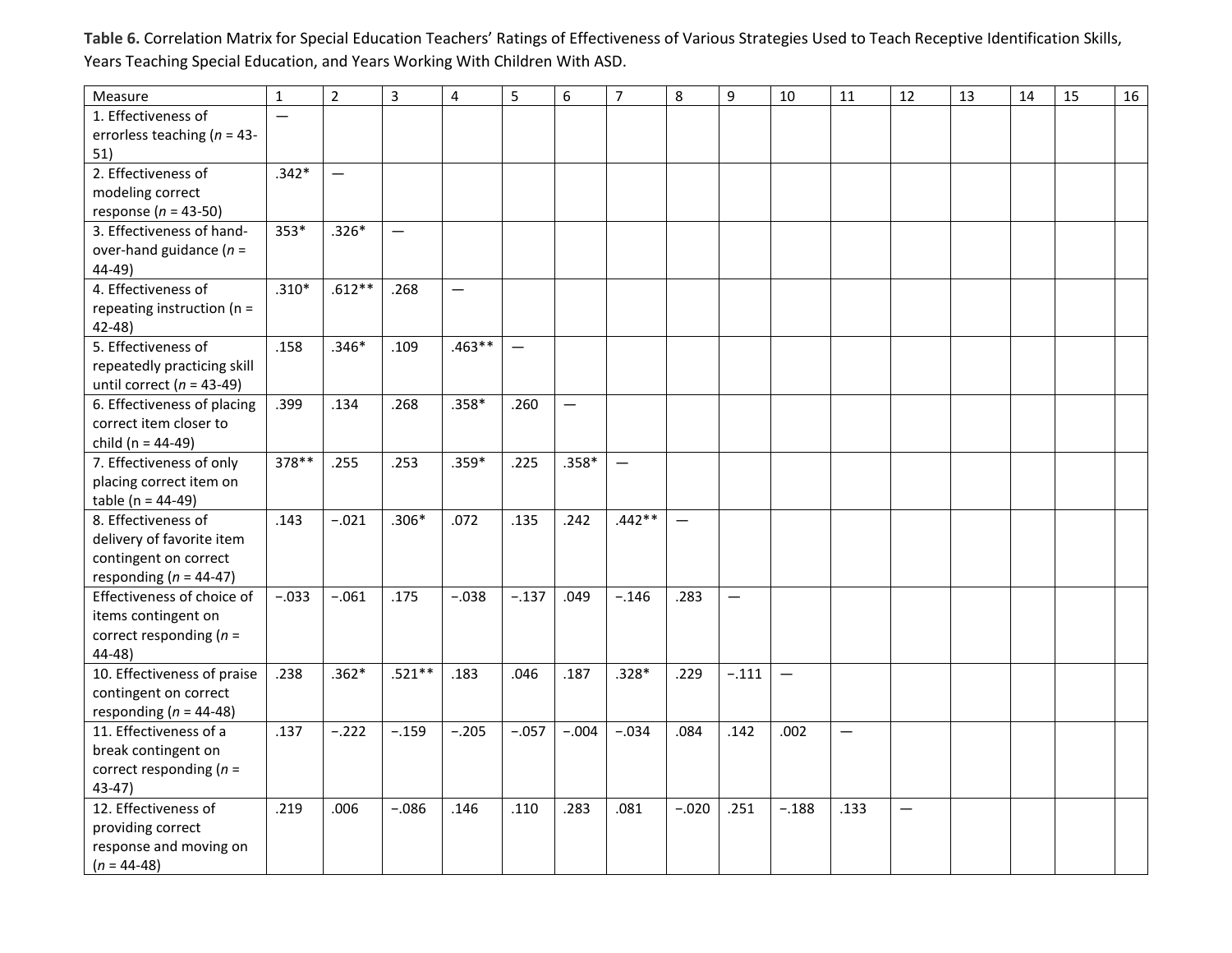| 13. Effectiveness of      | .011    | .134    | $-.156$ | .217    | .049    | $-.074$ | .152    | $-.013$ | .173    | $-.058$  | .205     | $.555***$ |          |      |                          |  |
|---------------------------|---------|---------|---------|---------|---------|---------|---------|---------|---------|----------|----------|-----------|----------|------|--------------------------|--|
| encouraging student to    |         |         |         |         |         |         |         |         |         |          |          |           |          |      |                          |  |
| answer ( $n = 43-46$ )    |         |         |         |         |         |         |         |         |         |          |          |           |          |      |                          |  |
| 14. Effectiveness of      | $-.111$ | $-.102$ | $-.205$ | .043    | $-.012$ | .089    | $-.190$ | $-.115$ | .065    | $-.314*$ | .215     | $.297*$   | .200     |      |                          |  |
| ignoring error and moving |         |         |         |         |         |         |         |         |         |          |          |           |          |      |                          |  |
| on $(n = 42-45)$          |         |         |         |         |         |         |         |         |         |          |          |           |          |      |                          |  |
| 15. Number years          | .081    | .042    | .184    | $-.017$ | .031    | .103    | $-.109$ | $-.191$ | $-.024$ | .227     | .289     | $-.160$   | $-.302*$ | .069 | $\overline{\phantom{0}}$ |  |
| teaching special          |         |         |         |         |         |         |         |         |         |          |          |           |          |      |                          |  |
| education ( $n = 42-64$ ) |         |         |         |         |         |         |         |         |         |          |          |           |          |      |                          |  |
| 16. Number years          | .218    | .044    | .138    | .041    | .204    | .252    | .090    | .105    | .245    | .206     | $.562**$ | .117      | $-.052$  | .011 | $.666**$                 |  |
| working with children     |         |         |         |         |         |         |         |         |         |          |          |           |          |      |                          |  |
| with ASD ( $n = 42-64$ )  |         |         |         |         |         |         |         |         |         |          |          |           |          |      |                          |  |
|                           |         |         |         |         |         |         |         |         |         |          |          |           |          |      |                          |  |

Table 6. Correlation Matrix for Special Education Teachers' Ratings of Effectiveness of Various Strategies Used to Teach<br>Receptive Identification Skills, Years Teaching Special Education, and Years Working With Children Wi

| Measure |                                                                                                 | ı                                                                                              | $\mathbf{r}$       |                  |        | 5       |         |         |        | 9            | 10           | н         | 12      | 13       | 14 | 15             | 6 |
|---------|-------------------------------------------------------------------------------------------------|------------------------------------------------------------------------------------------------|--------------------|------------------|--------|---------|---------|---------|--------|--------------|--------------|-----------|---------|----------|----|----------------|---|
| ι.      | Effectiveness of errorless teaching (n<br>$= 43.511$                                            | $\frac{1}{2} \left( \frac{1}{2} \right) \left( \frac{1}{2} \right) \left( \frac{1}{2} \right)$ |                    |                  |        |         |         |         |        |              |              |           |         |          |    |                |   |
| 2.      | Effectiveness of modeling correct<br>response ( $n = 43.50$ )                                   | $-342$ <sup>*</sup>                                                                            |                    |                  |        |         |         |         |        |              |              |           |         |          |    |                |   |
| з.      | Effectiveness of hand-over-hand<br>guidance (n = 44-49)                                         | $353*$                                                                                         | 326*               |                  |        |         |         |         |        |              |              |           |         |          |    |                |   |
| 4.      | Effectiveness of repeating instruction (n<br>$= 42 - 481$                                       | .310 <sup>o</sup>                                                                              | $.612***$          | .268             |        |         |         |         |        |              |              |           |         |          |    |                |   |
| 5.      | Effectiveness of repeatedly practicing<br>skill until correct (n = 43-49)                       | .158                                                                                           | 346"               | .109             | 463**  |         |         |         |        |              |              |           |         |          |    |                |   |
| 6.      | Effectiveness of placing correct item<br>closer to child ( $n = 44-49$ )                        | 399                                                                                            | .134               | 268              | .358*  | .260    |         |         |        |              |              |           |         |          |    |                |   |
| 7.      | Effectiveness of only placing correct<br>item on table ( $n = 44-49$ )                          | 378 <sup>**</sup>                                                                              | .255               | .253             | .359*  | .225    | .358*   |         |        |              |              |           |         |          |    |                |   |
| 8.      | Effectiveness of delivery of favorite item<br>contingent on correct responding<br>$(n = 44.47)$ | 143                                                                                            | $-021$             | 306 <sup>*</sup> | .072   | .135    | .242    | A42**   |        |              |              |           |         |          |    |                |   |
| 9.      | Effectiveness of choice of items<br>contingent on correct responding<br>$(n = 44.48)$           | $-033$                                                                                         | $-061$             | .175             | $-038$ | $-.137$ | 049     | $-146$  | 283    | --           |              |           |         |          |    |                |   |
| 10.     | Effectiveness of praise contingent on<br>correct responding (n = 44-48)                         | .238                                                                                           | $362$ <sup>®</sup> | $-521***$        | .183   | .046    | .187    | $.328*$ |        | $.229 - 111$ |              |           |         |          |    |                |   |
| Ш.      | Effectiveness of a break contingent on<br>correct responding ( $n = 43.47$ )                    | .137                                                                                           | $-222$             | $-.159$          | $-205$ | $-.057$ | $-004$  | $-034$  | .084   | ,142         | 002          |           |         |          |    |                |   |
| 12.     | Effectiveness of providing correct<br>response and moving on (n = 44-48)                        | .219                                                                                           | 006                | $-0.066$         | .146   | .110    | .283    | 081     | $-020$ | .251         | $-188.133$   |           |         |          |    |                |   |
| 13.     | Effectiveness of encouraging student to<br>answer (n = 43-46)                                   | 011                                                                                            | .134               | $-156$           | 217    | .049    | $-.074$ | .152    | $-013$ | .173         | $-058.205$   |           | 555**   |          |    |                |   |
| 14.     | Effectiveness of ignoring error and<br>moving on $(n = 42.45)$                                  | $-111$                                                                                         | $-.102$            | $-.205$          | .043   | $-012$  | 089     |         | -.115  | .065         | $-314" .215$ |           | $.297*$ | 300      |    |                |   |
| 15.     | Number years teaching special education<br>$(n = 42.64)$                                        | .061                                                                                           | .042               | .184             | $-017$ | .031    | .103    | $-.109$ | $-191$ | $-.024$      | .227         | .289      | $-.160$ | $-.302*$ |    |                |   |
| 16.     | Number years working with children<br>with ASD $(n = 42.64)$                                    | 218                                                                                            | 044                | $-138$           | 041    | 204     | 252     | coo     | 105    | .245         |              | 206 562** | 117     | $-052$   |    | $.011.666**$ - |   |

Note. ASD = autism spectrum disorder.<br>\*p < .05. \*\*p < .01.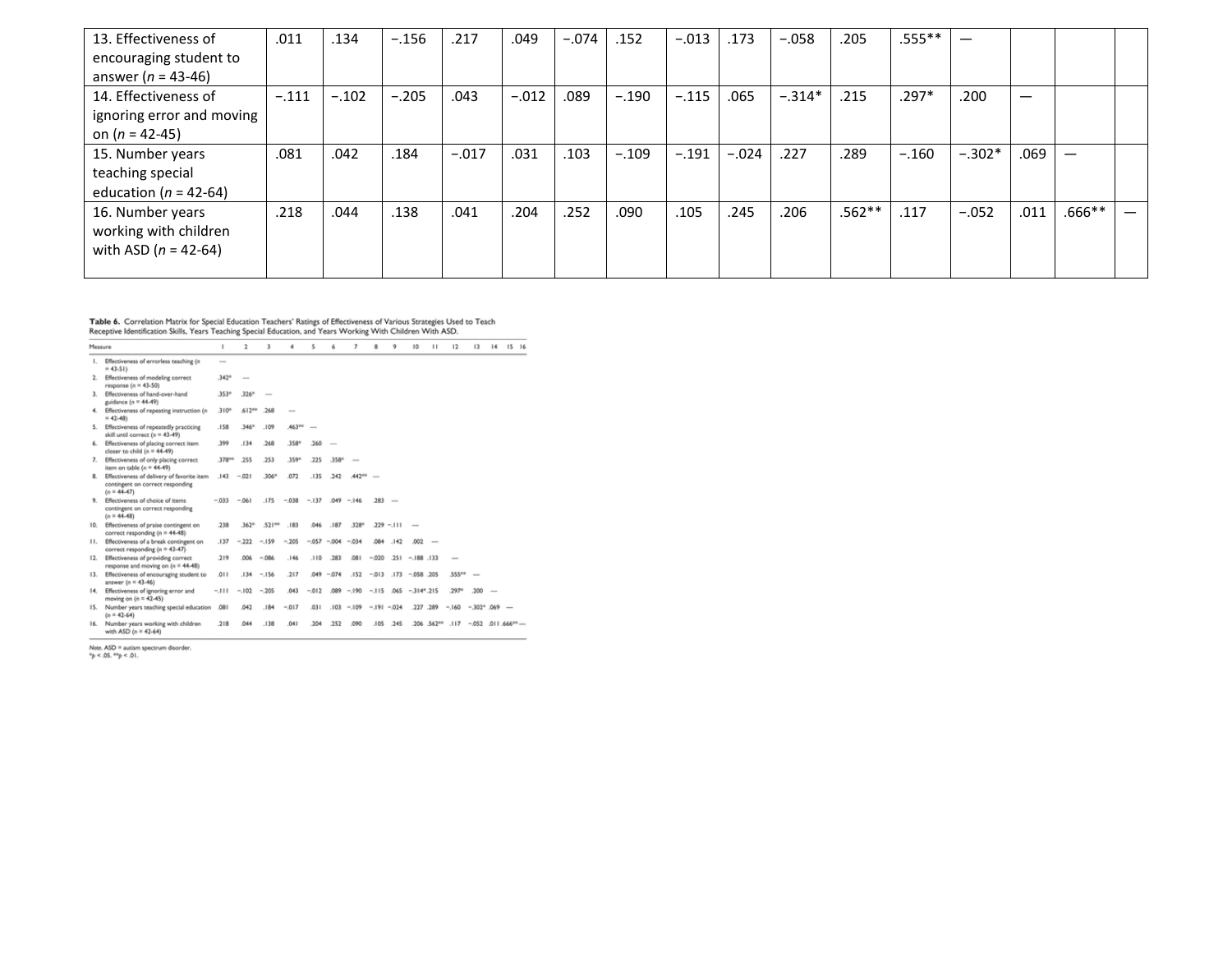### Classroom Observations

The experimenters observed a total of 290 trials of instruction in six classrooms. Participants (teachers and paraprofessionals) chose the specific receptive identification skills to conduct with students with ASD during the observation. The participants identified 59 (20%) of the trials as skills that were not-yet-mastered and likely to evoke problem behavior [\(Figure 1\)](https://0-journals-sagepub-com.libus.csd.mu.edu/doi/full/10.1177/0145445517692081). The rest of the instructional trials were skills in later stages of acquisition [\(Figure 2\)](https://0-journals-sagepub-com.libus.csd.mu.edu/doi/full/10.1177/0145445517692081).



**Figure 1.** The percentage of opportunities with a participant response during 59 instructional trials of not-yetmastered skills conducted with children with ASD in classrooms.



*Note.* PB = problem behavior; Sr+ = reinforcement; ASD = autism spectrum disorder.

**Figure 2.** The percentage of opportunities with a participant response during 231 instructional trials conducted with children with ASD in classrooms.

*Note.* PB = problem behavior; Sr+ = reinforcement; ASD = autism spectrum disorder.

[Figure 1](https://0-journals-sagepub-com.libus.csd.mu.edu/doi/full/10.1177/0145445517692081) shows the percentage of trials in which participants implemented each of the target behaviors during instruction. Numbers above certain target behaviors indicate the trials in which participants had an opportunity to engage in the response. For example, participants had the opportunity to ignore and block problem behavior during 37 (63%) of not-yet-mastered trials because those were the only trials in which an instance of problem behavior (e.g., aggression, throwing or swiping materials) occurred. Any bars without a number above indicate that the target behavior could occur on each observed trial (e.g., establish ready behavior).

Overall, the percentages of occurrences of target behavior were relatively low for not-yet-mastered tasks [\(Figure](https://0-journals-sagepub-com.libus.csd.mu.edu/doi/full/10.1177/0145445517692081)  [1\)](https://0-journals-sagepub-com.libus.csd.mu.edu/doi/full/10.1177/0145445517692081). Only one target behavior, presenting a clear instruction, occurred during at least 80% of instructional trials. The lowest levels of target behavior were ignoring and blocking problem behavior (10.8%), presenting a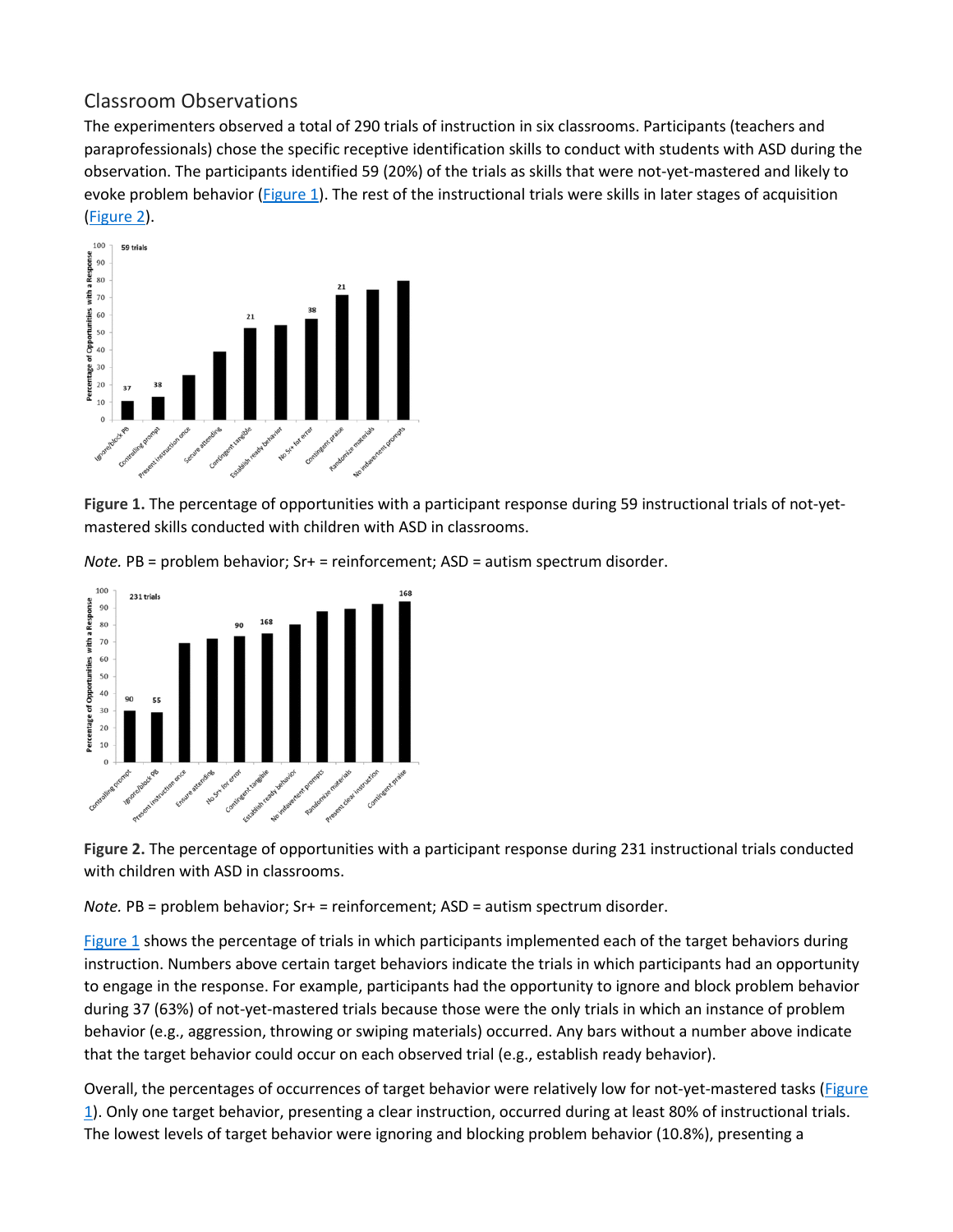controlling prompt (13.2%), and presenting an instruction once (25.4%). Thus, despite conducting instructional trials for skills that were not yet mastered by students, participants frequently presented instructions repeatedly (e.g., repeated "touch the cat" several times in rapid succession during a brief interval of time), attended to problem behavior (e.g., said, "I don't like it when you hit me.") or ended the instructional trial contingent on problem behavior (e.g., removed picture cards contingent on the occurrence of aggression), and rarely presented a prompt to end the instructional trial with the occurrence of a correct student response. In addition, participants withheld reinforcement following an error or no response during 57.6% of trials. Said another way, participants provided reinforcement following a student's error or no response during approximately 43% of instructional trials for not-yet-mastered skills.

[Figure 2](https://0-journals-sagepub-com.libus.csd.mu.edu/doi/full/10.1177/0145445517692081) shows that participants had higher levels of target behavior overall during instruction for trials of skills in later stages of acquisition (e.g., skills that were mastered, skills that were near mastery), compared with levels of target behavior during not-yet-mastered tasks. Out of 11 target behaviors, four behaviors occurred during 80% or more of instructional trials (i.e., no inadvertent prompts, randomized presentation of materials, presenting a clear instruction, and contingent praise). The two target behaviors with the lowest levels of implementation were presenting a controlling prompt and ignoring and blocking problem behavior, which also were the same target behaviors with the lowest levels of occurrence during not-yet-mastered tasks. However, there were fewer trials in which participants had the opportunity to present a prompt because students only engaged in an error or did not respond during 39% of trials (compared with 64% of trials for not-yet-mastered tasks). In addition, withholding reinforcement following an error or no response occurred during approximately 73% of trials, which was higher than levels observed for not-yet-mastered tasks. Thus, participants refrained from reinforcing errors or no responses more often during trials of skills in later stages of acquisition.

Data on the frequency of repeated instructions (i.e., repeated verbal prompts) provided within trials showed that participants frequently provided at least one additional instruction prior to an opportunity for the student to respond. During not-yet-mastered tasks, participants delivered a mean of 1.9 additional instructions (range = 1-4) per trial. Repeated instructions occurred less often during skills in later stages of acquisition (*M* = 0.8; range  $= 0.2 - 1.8$ ).

#### Discussion

The survey provided evidence that receptive identification training and trial-based instruction are common with students with ASD receiving special education services in school classrooms. In addition, the survey results showed that respondents frequently rated empirically validated practices as more effective than nonempirically validated practices. Nevertheless, observations of participant's implementation of trial-based instruction in their classroom showed that their behavior did not consistently align with the implementation of trial-based instruction in the literature.

The results of the study replicate and extend the literature on the implementation of trial-based instruction in special education classrooms. First, the current results replicate those of [Carroll et al. \(2013\);](https://0-journals-sagepub-com.libus.csd.mu.edu/doi/full/10.1177/0145445517692081) special education teachers and paraprofessionals in both studies did not consistently implement components of trial-based instruction with a high level of integrity. None of the targeted behaviors occurred during more than 75% of trials in Carroll et al. However, the level of integrity of trial-based instruction in the current study varied depending on the acquisition level of the skill. Trials in which participants provided instruction on not-yet-mastered skills were conducted with a lower level of integrity. None of the target behaviors occurred during at least 80% of not-yetmastered task trials. In comparison, participants implemented four of the 11 targeted behaviors (36%) in at least 80% of trials of skills in a later stage of acquisition.

[Carroll et al. \(2013\)](https://0-journals-sagepub-com.libus.csd.mu.edu/doi/full/10.1177/0145445517692081) did not specify either the types of skills targeted by educators during classroom observations or the level of acquisition of the observed skills. However, the proportion of opportunities to present a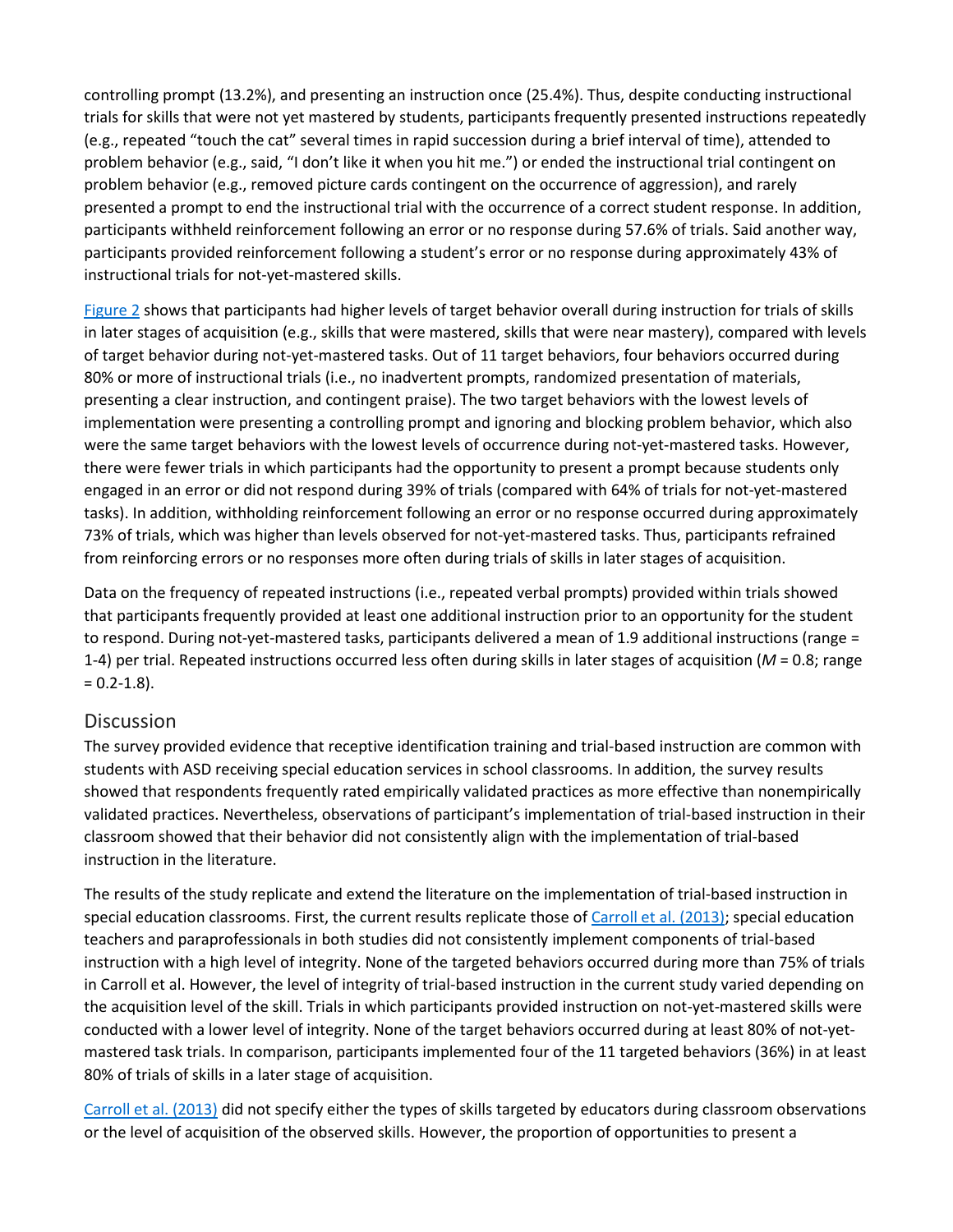controlling prompt in Carroll et al. was similar to the proportion of opportunities during the not-yet-mastered tasks in the present study (i.e., 60% and 63% of trials, respectively). Thus, it is possible that the skills observed in Carroll at al. were not yet mastered. Therefore, the current findings extend those of Carroll et al. by showing that tasks at an earlier stage of acquisition may be more prone to implementation errors by instructors. This may be particularly concerning as instructional errors during an earlier stage of acquisition may have a negative effect on the acquisition of the target skill. Training of educators could include sufficient opportunities to practice accurate implementation of trial-based instruction for skills in early stages of acquisition and with students who engage in frequent problem behavior during these tasks to improve the integrity of trial-based instruction in classrooms.

Research on the effects of instructional errors on skill acquisition suggests that the observation data are a cause for concern. For example, participants provided a controlling prompt following an error during fewer than 30% of trials. This type of error has been described as an error of omission (i.e., omitting a programmed prompt) in the behavioral literature, and previous studies show that providing prompts following errors during only 50% of trials [\(Holcombe, Wolery, & Snyder, 1994\)](https://0-journals-sagepub-com.libus.csd.mu.edu/doi/full/10.1177/0145445517692081) may slow or hinder acquisition of skills. Furthermore, providing prompts during 33% of trials, which is more often than observed in the current study, prevented acquisition for all participants [\(Noell, Gresham, & Gansle, 2002\)](https://0-journals-sagepub-com.libus.csd.mu.edu/doi/full/10.1177/0145445517692081). Thus, participants in the present investigation delivered prompts at a level that previous research shows will prevent acquisition. In addition, participants provided reinforcement following an error or no response during approximately 45% of trials for not-yet-mastered task and 25% of trials for tasks at a later stage of acquisition. [DiGennaro Reed, Reed, Baez, and Maguire \(2011\)](https://0-journals-sagepub-com.libus.csd.mu.edu/doi/full/10.1177/0145445517692081) found that providing reinforcement following errors during 50% of trials had the same effect on skill acquisition as providing reinforcement following every error. Thus, errors that occur during approximately 50% of trials are likely to hinder acquisition.

Most studies on instructional errors during intervention have examined the effects of a single error on acquisition. Nevertheless, participants in the present study made multiple errors simultaneously. For example, errors that frequently occurred within the same trial included failing to provide a controlling prompt, repeating the instruction, and attending to problem behavior. [Carroll et al. \(2013\)](https://0-journals-sagepub-com.libus.csd.mu.edu/doi/full/10.1177/0145445517692081) found that making three errors (omitting a prompt following an error, omitting reinforcement for a correct response, and not presenting a clear instruction) during 67% of instructional trials prevented acquisition for four participants and slowed acquisition for two participants. The occurrence of simultaneous errors during trials may have more of a negative effect on skill acquisition than findings of previous studies that examined only one type of error. The results of classroom observations during trial-based instruction in the current study suggest a greater need for training and monitoring of intervention integrity in school settings, as well as monitoring of student skill acquisition as a function of the types of integrity errors made by teachers. Additional research is needed to examine the effects of simultaneous errors that frequently occur in classrooms on skill acquisition.

The current findings also extend those of [Carroll et al. \(2013\)](https://0-journals-sagepub-com.libus.csd.mu.edu/doi/full/10.1177/0145445517692081) by examining implementation of instruction across school districts and during training of a commonly targeted IEP goal for students with ASD. The results of survey responses showed that receptive identification tasks were consistently taught with trial-based instruction to most students with ASD across districts. In addition, teachers across school districts in the present study reported the use of a statewide curriculum with all students with ASD, and the materials and practices from this curriculum were present in every classroom observation. Teachers in Carroll et al. did not report the use of a consistent curriculum. It is possible that the training and practice opportunities provided to participants to implement the statewide curriculum are at least partially responsible for the higher levels of accurate implementation of trial-based instruction by participants in the present study. The identification of strategies to improve the integrity of implementation of behavior-analytic practices in school settings is a critical area in need of additional research. Research on teacher training (e.g., [Dib & Sturmey, 2007;](https://0-journals-sagepub-com.libus.csd.mu.edu/doi/full/10.1177/0145445517692081) [Sarokoff & Sturmey, 2004\)](https://0-journals-sagepub-com.libus.csd.mu.edu/doi/full/10.1177/0145445517692081) and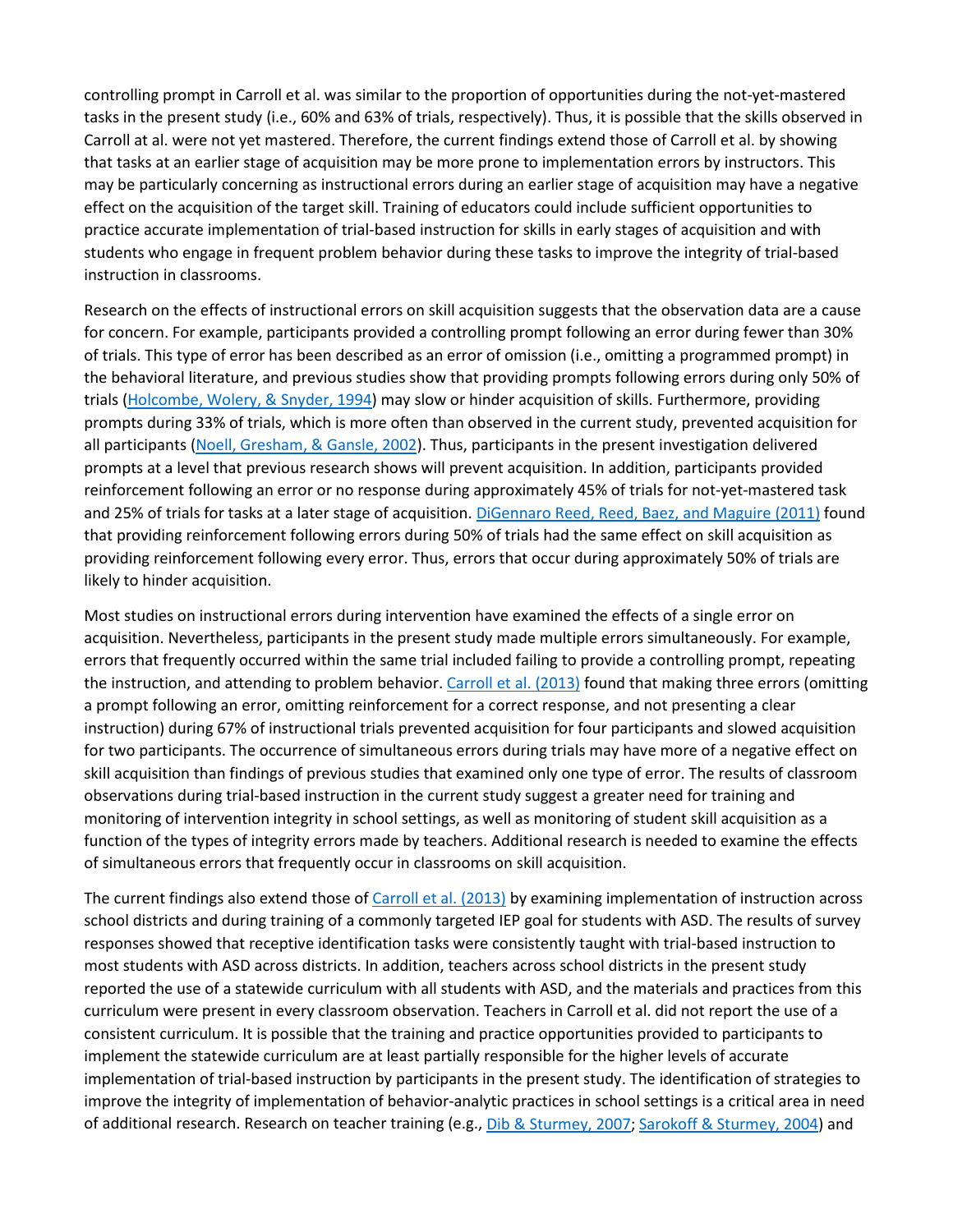feedback regarding teachers' implementation of practices in schools (e.g., Duhon, Mesmer, Gregerson, & Witt, [2009;](https://0-journals-sagepub-com.libus.csd.mu.edu/doi/full/10.1177/0145445517692081) [Noell, Witt, Gilbertson, Ranier, & Freeland, 1997\)](https://0-journals-sagepub-com.libus.csd.mu.edu/doi/full/10.1177/0145445517692081) offers strategies for establishing and maintaining high levels of implementation integrity. However, additional research is needed to identify effective methods for incorporating more behavior-analytic teaching strategies into special education teacher-training programs.

The effect of nonempirically validated strategies on skill acquisition warrants greater investigation. Our results showed that participants engaged in some nonempirically validated practices (e.g., repeating instructions, encouraging the student to respond) as frequently as they implemented empirically validated practices (e.g., prompts, reinforcement for correct responses). Similarly, [Burns and Ysseldyke \(2009\)](https://0-journals-sagepub-com.libus.csd.mu.edu/doi/full/10.1177/0145445517692081) found that special education teachers reported equal use of evidence and nonevidence based practices. Although we might expect that teachers will implement a variety of instructional practices across students, their implementation of less effective components of instruction is concerning. Participants reported that they selected interventions based on use of the intervention previously with other students, receiving instruction on the intervention in their training program, and district or state requirements. Although modifications to teacher-training programs and district and state requirements may be possible to arrange with the dissemination of information regarding evidence-based practices, the most frequently endorsed rationale for selecting an intervention (i.e., based on having used it before with another student) may be challenging to address. Behavior analysts must advocate for ways to provide training to teachers and staff so that novel, evidence-based interventions are more likely to be selected than familiar (and possibly less effective) interventions. An increase in the availability of technologybased training platforms (e.g., Interactive Computerized Training; [Higbee et al.,](https://0-journals-sagepub-com.libus.csd.mu.edu/doi/full/10.1177/0145445517692081) 2016) may offer one avenue to disseminate training opportunities to special education teachers. However, additional research on the efficacy of technology-based training on accurate implementation of interventions in classroom settings and strategies to promote teacher participation in training is needed.

The present investigation extends the results of Carroll et al. by examining teacher report of their selection and use of empirically validated teaching strategies. Interestingly, the results of the teachers' ratings in the survey were not consistent with their implementation of training in their classrooms. For example, the results of the correlation matrix identified that experienced teachers were more likely to report that they provided breaks to students contingent on a correct response. However, we did not consistently observe contingent breaks provided following correct responding (i.e., contingent tangible [during a break] following a correct response occurred during 52% and 75% of opportunities for not-yet-mastered tasks and those in a later stage of acquisition, respectively). Furthermore, teachers reported the highest level of efficacy for demonstrating or modeling a correct response within the survey. Nevertheless, the delivery of a controlling prompt (such as a demonstration or model of a correct response) either prior to or following an incorrect or no response occurred infrequently during the classroom observations (13.2% for not-yet-mastered tasks and 30% for skills in a later stage of acquisition). Therefore, reports of effective practices within the survey were not consistent with the implementation of instruction in practice. Further research is needed regarding strategies to increase teacher's and paraprofessional's use of known effective strategies during instruction with students in their classroom.

There were several limitations of the present investigation. First, a proportion of respondents did not complete the entire survey, and some respondents skipped questions. Although 110 respondents opened and completed some portion of the survey, we obtained 64 completed surveys. The variables that led to failed completion of the survey remain unknown, but the most frequently skipped questions by respondents were open-ended questions that required typed responses. Second, we observed instruction in a small proportion of classrooms from districts around the state. We also collected most of the observation data during instruction between one adult and one student, with the exception of small-group instruction during only one of the observations. However, data on the occurrence of targeted behavior across schools, districts, and size of instructional groups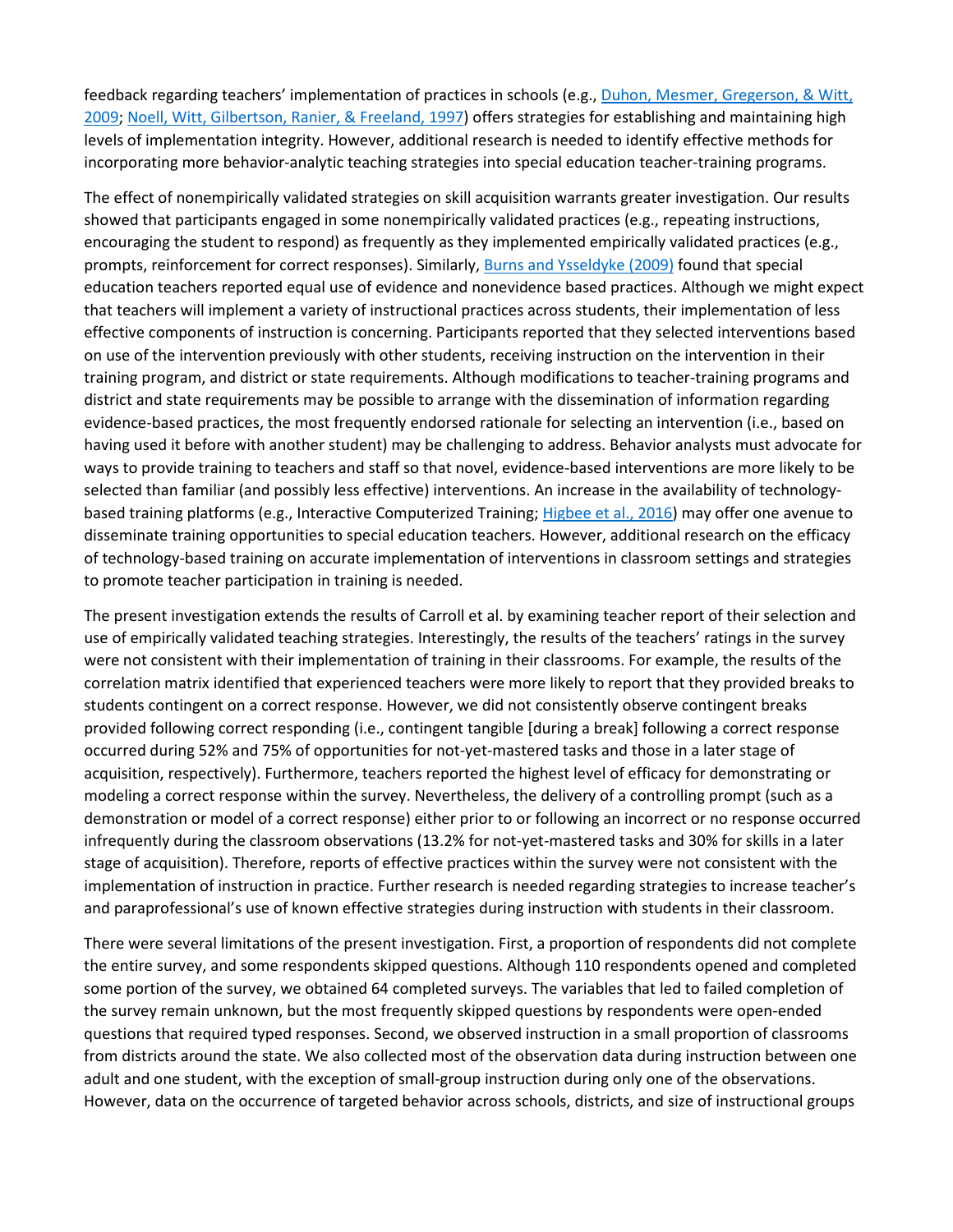were highly consistent, and suggest that the errors that occurred in these schools may be representative of instructional practices in other districts within the state.

Another limitation of the observation data is that we collected data on instruction provided by special education teachers and paraprofessionals, rather than collecting data on teacher behavior only. The survey respondents reported a relatively large number of paraprofessionals in their classrooms (*M* = 3 paraprofessionals). Our observations and teacher reports indicated that the paraprofessionals were frequently responsible for implementing trial-based instruction with students with ASD, while the special education teacher supervised the implementation of intervention and addressed questions or issues that arose in the classroom during instruction. Thus, implementation of instruction by paraprofessionals was standard classroom practice and appeared relevant to include in our observations and data analysis. However, states in which paraprofessionals do not provide instruction directly to students may show different results on measures of targeted behavior.

Individualization of trial-based instruction is an important and beneficial component of effective instruction for students with ASD. Thus, the addition or removal of specific components of instruction may be ideal for some learners (e.g., [Carroll, Joachim, St. Peter, & Robinson, 2015;](https://0-journals-sagepub-com.libus.csd.mu.edu/doi/full/10.1177/0145445517692081) [Lerman, Vorndran, Addison, & Kuhn, 2004\)](https://0-journals-sagepub-com.libus.csd.mu.edu/doi/full/10.1177/0145445517692081). The classroom observation measures in the current study identified the occurrence or nonoccurrence of specific teacher behaviors across all instructional trials. However, including specific modifications to instruction within or across trials (e.g., a position prompt following repeated errors, nonrandomization of stimuli to treat a side bias, differential reinforcement following repeated correct responses to a stimulus) could be described as responsive and individualized instruction. Therefore, the occurrence or nonoccurrence of certain behaviors may not be problematic or indicative of a need for additional training. Although these procedural modifications were not reported by any teachers or paraprofessionals, it is possible that they occurred during observations. Researchers seeking to measure classroom practices could obtain more detailed descriptions of instructional practices prior to and following observations to prevent potential discrepancies between accurate instruction and fidelity measures.

We distributed a survey created by the first author rather than attempting to obtain a survey that had been used and validated in previous research. Due to an interest in measuring teachers' ratings of specific teaching strategies and the inclusion of empirically supported strategies during instruction for students with ASD in classroom settings, these specific variables were important to include in the survey. It remains unclear whether other, previously validated surveys would include similar variables of interest as those in the current study.

Although self-report data, such as survey responses, are not a common dependent variable in behavior-analytic research, measures of teachers' selection and implementation of interventions in their classrooms are variables that are amenable to data collection via a survey. Observation data that accompany survey responses can be used to validate the accuracy of survey responses and provide direct measures of targeted behavior. The combination of survey responses and classroom observations may allow for a more comprehensive evaluation of treatment selection and implementation. In the current study, participants rated empirically supported strategies as effective, yet the use of these strategies in behavior observations was generally low. This finding may indicate that variables related to the implementation of certain strategies may be responsible for treatment integrity errors, and not a lack of familiarity with efficacious instructional procedures.

The present study provides information on the variables influencing teacher's selection of interventions for students with ASD as well as teachers' impressions of the efficacy of empirically validated treatments. Furthermore, the observation data provide evidence regarding the extent to which empirically supported interventions are implemented in classrooms in a similar manner to those described in the literature. Further investigation of the research-to-practice gap in the area of intervention selection and implementation in special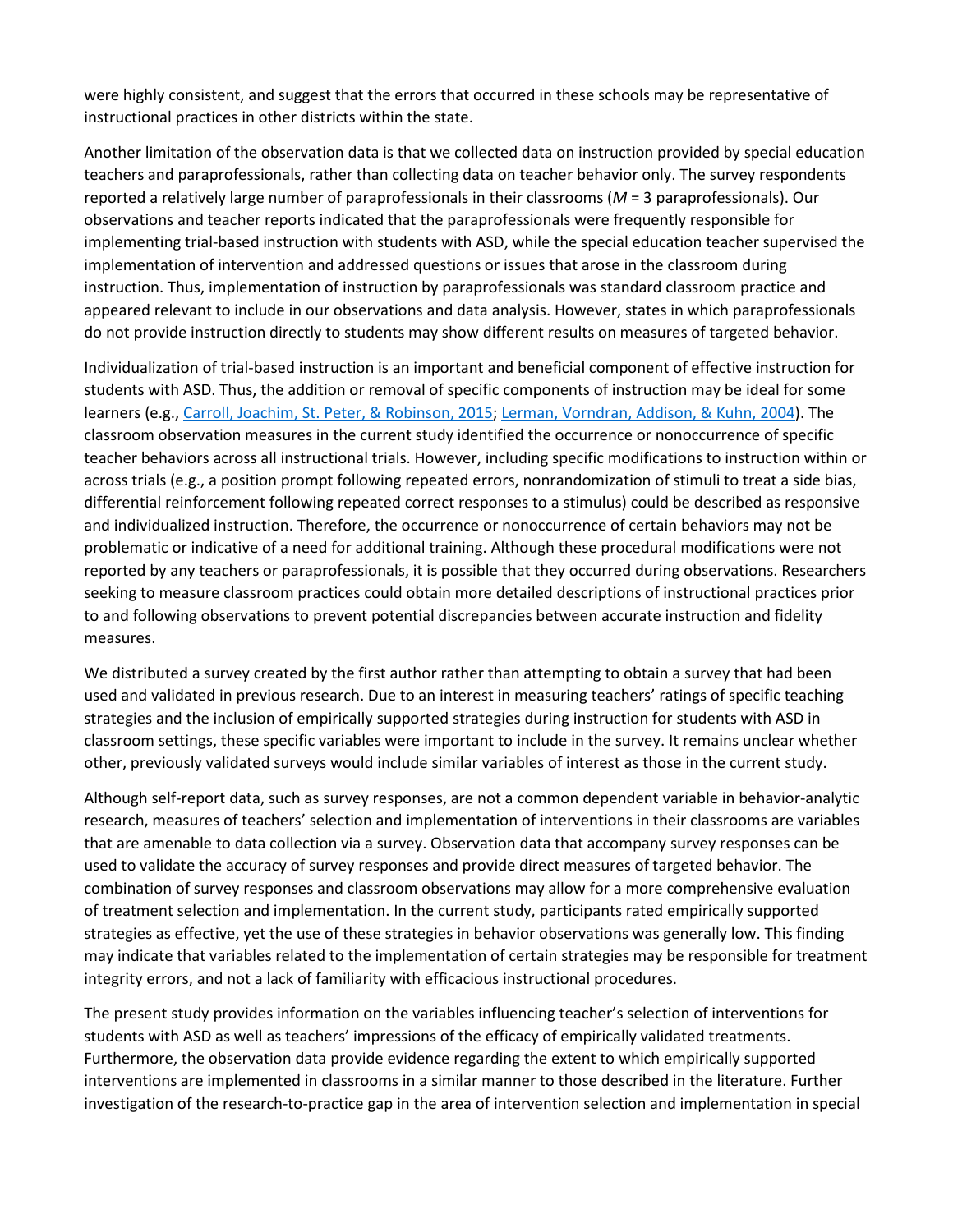education classrooms is needed to identify how best to improve the efficacy of services offered to students with ASD in school settings.

## Declaration of Conflicting Interests

The author(s) declared no potential conflicts of interest with respect to the research, authorship, and/or publication of this article.

## Funding

The author(s) received financial support for the research, authorship, and/or publication of this article: Funding for portions of this project was provided by the Fairway Faculty and Outreach Fund.

## References

| Carroll, R. A., Joachim, B. T., St., Peter, C. C., Robinson, N. (2015). A comparison of error-correction<br>procedures on skill acquisition during discrete-trial instruction. Journal of Applied Behavior Analysis,<br>48, 257-273.<br>Carroll, R. A., Kodak, T., Fisher, W. W. (2013). An evaluation of programmed treatment-integrity errors<br>during discrete-trial instruction. Journal of Applied Behavior Analysis, 46, 379-394.<br>Centers for Disease Control and Prevention . (2014). Prevalence of autism spectrum disorder among<br>children aged 8 years: Autism and developmental disabilities monitoring network, 11 sites, United<br>States, 2010. Morbidity and Mortality Weekly Report: Surveillance Summaries, 63, 1-21. Retrieved<br>from https://www.cdc.gov/mmwr/volumes/65/ss/ss6503a1.htm?scid=ss6503a1w<br>Child Trends Databank . (2015). Individualized education plans. Retrieved<br>from http://www.childtrends.org/indicators/individualized-education-plans/<br>Daly, E. J., Witt, J. C., Martens, B. K., Dool, E. J. (1997). A model for conducting a functional analysis of<br>academic performance problems. School Psychology Review, 26, 554-574.<br>Dawson, G., Burner, K. (2011). Behavioral interventions in children and adolescents with autism spectrum<br>disorder: A review of recent findings. Current Opinion in Pediatrics, 23, 616-620.<br>Dib, N., Sturmey, P. (2007). Reducing student stereotypy by improving teachers' implementation of<br>discrete-trial teaching. Journal of Applied Behavior Analysis, 40, 339-343.<br>DiGennaro Reed, F. D., Reed, D. D., Baez, C. N., Maguire, H. (2011). A parametric analysis of errors of<br>commission during discrete-trial training. Journal of Applied Behavior Analysis, 44, 611-615.<br>Duhon, G. J., Mesmer, E. M., Gregerson, L., Witt, J. C. (2009). Effects of public feedback during RTI team<br>meetings on teacher implementation integrity and student academic performance. Journal of<br>School Psychology, 47, 19-37.<br>Green, G. (1996). Early behavior intervention for autism: What does research tell us? In Maurice, G., Green,<br>G., Luce, S. C. (Eds.), Behavior interventions for young children with autism(pp. 29-44). Austin,<br>TX: PRO-ED.<br>Green, G. (2001). Behavior analytic instruction for learners with autism: Advances in stimulus control<br>technology. Focus on Autism and Other Developmental Disabilities, 16, 72-85.<br>Grow, L. L., Carr, J. E., Kodak, T. M., Jostad, C. M., Kisamore, A. N. (2011). A comparison of methods for<br>teaching receptive labeling to children with autism spectrum disorders. Journal of Applied Behavior<br>Analysis, 44, 475-498.<br>Higbee, T. S., Aporta, A. P., Resende, A., Nogueira, M., Goyos, C., Pollard, J. S. (2016). Interactive computer<br>training to teach discrete-trial instruction to undergraduates and special educators in Brazil: A<br>replication and extension. Journal of Applied Behavior Analysis 49, 780-793.<br>Holcombe, A., Wolery, M., Snyder, E. (1994). Effects of two levels of procedural fidelity with constant time<br>delay on children's learning. Journal of Behavioral Education, 4, 49-73. | Burns, M. K., Ysseldyke, J. E. (2009). Reported prevalence of evidence-based instructional practices in<br>special education. The Journal of Special Education, 43, 3-11. |
|-----------------------------------------------------------------------------------------------------------------------------------------------------------------------------------------------------------------------------------------------------------------------------------------------------------------------------------------------------------------------------------------------------------------------------------------------------------------------------------------------------------------------------------------------------------------------------------------------------------------------------------------------------------------------------------------------------------------------------------------------------------------------------------------------------------------------------------------------------------------------------------------------------------------------------------------------------------------------------------------------------------------------------------------------------------------------------------------------------------------------------------------------------------------------------------------------------------------------------------------------------------------------------------------------------------------------------------------------------------------------------------------------------------------------------------------------------------------------------------------------------------------------------------------------------------------------------------------------------------------------------------------------------------------------------------------------------------------------------------------------------------------------------------------------------------------------------------------------------------------------------------------------------------------------------------------------------------------------------------------------------------------------------------------------------------------------------------------------------------------------------------------------------------------------------------------------------------------------------------------------------------------------------------------------------------------------------------------------------------------------------------------------------------------------------------------------------------------------------------------------------------------------------------------------------------------------------------------------------------------------------------------------------------------------------------------------------------------------------------------------------------------------------------------------------------------------------------------------------------------------------------------------------------------------------------------------------------------------------------------------------------------------------------------------------------------------------------------------------------------------------------------------------------------------------------------------------------------------|---------------------------------------------------------------------------------------------------------------------------------------------------------------------------|
|                                                                                                                                                                                                                                                                                                                                                                                                                                                                                                                                                                                                                                                                                                                                                                                                                                                                                                                                                                                                                                                                                                                                                                                                                                                                                                                                                                                                                                                                                                                                                                                                                                                                                                                                                                                                                                                                                                                                                                                                                                                                                                                                                                                                                                                                                                                                                                                                                                                                                                                                                                                                                                                                                                                                                                                                                                                                                                                                                                                                                                                                                                                                                                                                                       |                                                                                                                                                                           |
|                                                                                                                                                                                                                                                                                                                                                                                                                                                                                                                                                                                                                                                                                                                                                                                                                                                                                                                                                                                                                                                                                                                                                                                                                                                                                                                                                                                                                                                                                                                                                                                                                                                                                                                                                                                                                                                                                                                                                                                                                                                                                                                                                                                                                                                                                                                                                                                                                                                                                                                                                                                                                                                                                                                                                                                                                                                                                                                                                                                                                                                                                                                                                                                                                       |                                                                                                                                                                           |
|                                                                                                                                                                                                                                                                                                                                                                                                                                                                                                                                                                                                                                                                                                                                                                                                                                                                                                                                                                                                                                                                                                                                                                                                                                                                                                                                                                                                                                                                                                                                                                                                                                                                                                                                                                                                                                                                                                                                                                                                                                                                                                                                                                                                                                                                                                                                                                                                                                                                                                                                                                                                                                                                                                                                                                                                                                                                                                                                                                                                                                                                                                                                                                                                                       |                                                                                                                                                                           |
|                                                                                                                                                                                                                                                                                                                                                                                                                                                                                                                                                                                                                                                                                                                                                                                                                                                                                                                                                                                                                                                                                                                                                                                                                                                                                                                                                                                                                                                                                                                                                                                                                                                                                                                                                                                                                                                                                                                                                                                                                                                                                                                                                                                                                                                                                                                                                                                                                                                                                                                                                                                                                                                                                                                                                                                                                                                                                                                                                                                                                                                                                                                                                                                                                       |                                                                                                                                                                           |
|                                                                                                                                                                                                                                                                                                                                                                                                                                                                                                                                                                                                                                                                                                                                                                                                                                                                                                                                                                                                                                                                                                                                                                                                                                                                                                                                                                                                                                                                                                                                                                                                                                                                                                                                                                                                                                                                                                                                                                                                                                                                                                                                                                                                                                                                                                                                                                                                                                                                                                                                                                                                                                                                                                                                                                                                                                                                                                                                                                                                                                                                                                                                                                                                                       |                                                                                                                                                                           |
|                                                                                                                                                                                                                                                                                                                                                                                                                                                                                                                                                                                                                                                                                                                                                                                                                                                                                                                                                                                                                                                                                                                                                                                                                                                                                                                                                                                                                                                                                                                                                                                                                                                                                                                                                                                                                                                                                                                                                                                                                                                                                                                                                                                                                                                                                                                                                                                                                                                                                                                                                                                                                                                                                                                                                                                                                                                                                                                                                                                                                                                                                                                                                                                                                       |                                                                                                                                                                           |
|                                                                                                                                                                                                                                                                                                                                                                                                                                                                                                                                                                                                                                                                                                                                                                                                                                                                                                                                                                                                                                                                                                                                                                                                                                                                                                                                                                                                                                                                                                                                                                                                                                                                                                                                                                                                                                                                                                                                                                                                                                                                                                                                                                                                                                                                                                                                                                                                                                                                                                                                                                                                                                                                                                                                                                                                                                                                                                                                                                                                                                                                                                                                                                                                                       |                                                                                                                                                                           |
|                                                                                                                                                                                                                                                                                                                                                                                                                                                                                                                                                                                                                                                                                                                                                                                                                                                                                                                                                                                                                                                                                                                                                                                                                                                                                                                                                                                                                                                                                                                                                                                                                                                                                                                                                                                                                                                                                                                                                                                                                                                                                                                                                                                                                                                                                                                                                                                                                                                                                                                                                                                                                                                                                                                                                                                                                                                                                                                                                                                                                                                                                                                                                                                                                       |                                                                                                                                                                           |
|                                                                                                                                                                                                                                                                                                                                                                                                                                                                                                                                                                                                                                                                                                                                                                                                                                                                                                                                                                                                                                                                                                                                                                                                                                                                                                                                                                                                                                                                                                                                                                                                                                                                                                                                                                                                                                                                                                                                                                                                                                                                                                                                                                                                                                                                                                                                                                                                                                                                                                                                                                                                                                                                                                                                                                                                                                                                                                                                                                                                                                                                                                                                                                                                                       |                                                                                                                                                                           |
|                                                                                                                                                                                                                                                                                                                                                                                                                                                                                                                                                                                                                                                                                                                                                                                                                                                                                                                                                                                                                                                                                                                                                                                                                                                                                                                                                                                                                                                                                                                                                                                                                                                                                                                                                                                                                                                                                                                                                                                                                                                                                                                                                                                                                                                                                                                                                                                                                                                                                                                                                                                                                                                                                                                                                                                                                                                                                                                                                                                                                                                                                                                                                                                                                       |                                                                                                                                                                           |
|                                                                                                                                                                                                                                                                                                                                                                                                                                                                                                                                                                                                                                                                                                                                                                                                                                                                                                                                                                                                                                                                                                                                                                                                                                                                                                                                                                                                                                                                                                                                                                                                                                                                                                                                                                                                                                                                                                                                                                                                                                                                                                                                                                                                                                                                                                                                                                                                                                                                                                                                                                                                                                                                                                                                                                                                                                                                                                                                                                                                                                                                                                                                                                                                                       |                                                                                                                                                                           |
|                                                                                                                                                                                                                                                                                                                                                                                                                                                                                                                                                                                                                                                                                                                                                                                                                                                                                                                                                                                                                                                                                                                                                                                                                                                                                                                                                                                                                                                                                                                                                                                                                                                                                                                                                                                                                                                                                                                                                                                                                                                                                                                                                                                                                                                                                                                                                                                                                                                                                                                                                                                                                                                                                                                                                                                                                                                                                                                                                                                                                                                                                                                                                                                                                       |                                                                                                                                                                           |
|                                                                                                                                                                                                                                                                                                                                                                                                                                                                                                                                                                                                                                                                                                                                                                                                                                                                                                                                                                                                                                                                                                                                                                                                                                                                                                                                                                                                                                                                                                                                                                                                                                                                                                                                                                                                                                                                                                                                                                                                                                                                                                                                                                                                                                                                                                                                                                                                                                                                                                                                                                                                                                                                                                                                                                                                                                                                                                                                                                                                                                                                                                                                                                                                                       |                                                                                                                                                                           |
|                                                                                                                                                                                                                                                                                                                                                                                                                                                                                                                                                                                                                                                                                                                                                                                                                                                                                                                                                                                                                                                                                                                                                                                                                                                                                                                                                                                                                                                                                                                                                                                                                                                                                                                                                                                                                                                                                                                                                                                                                                                                                                                                                                                                                                                                                                                                                                                                                                                                                                                                                                                                                                                                                                                                                                                                                                                                                                                                                                                                                                                                                                                                                                                                                       |                                                                                                                                                                           |